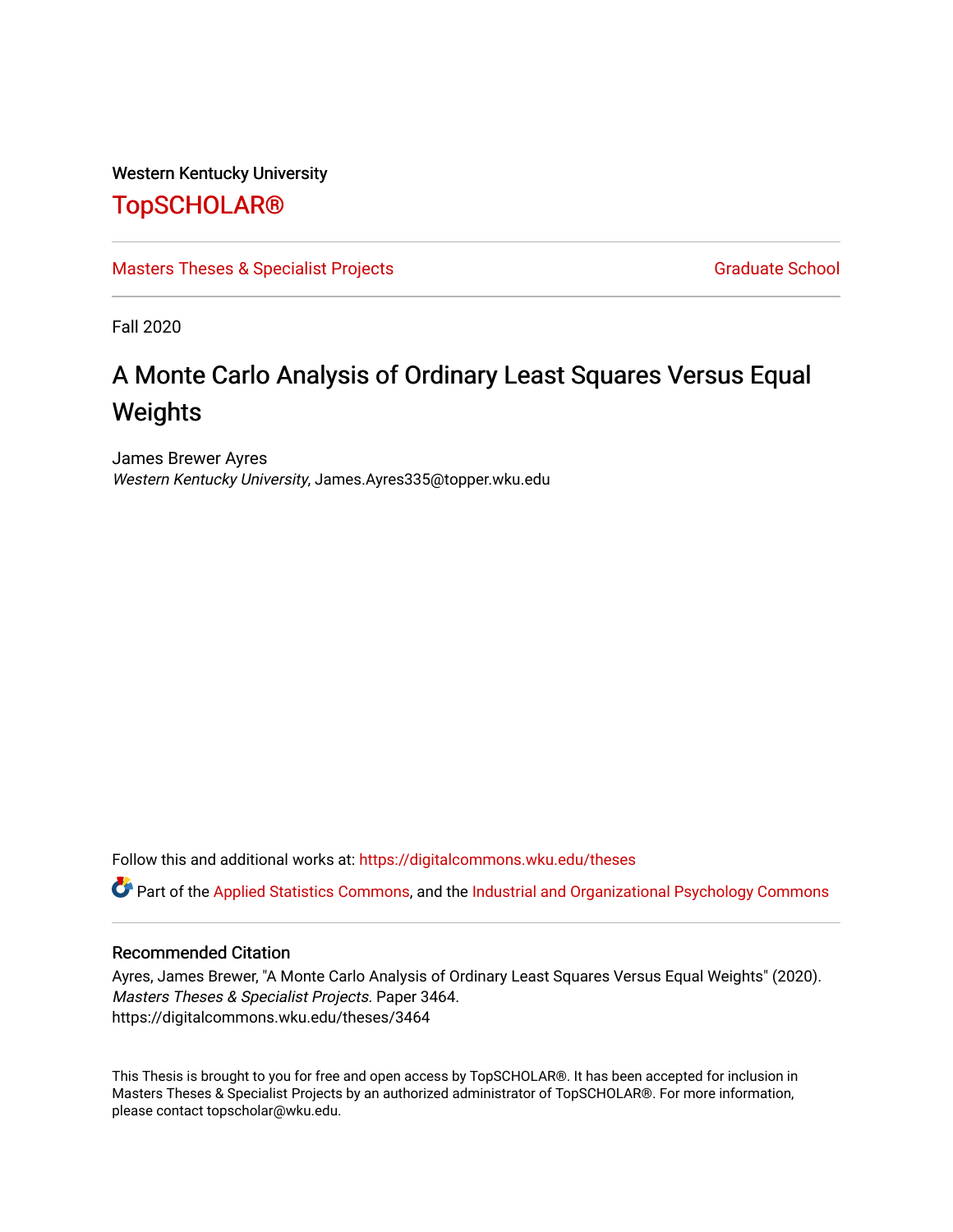### A MONTE CARLO ANALYSIS OF ORDINARY LEAST SQUARES VERSUS EQUAL WEIGHTS

A Thesis Presented to The Faculty of the Department of Psychological Sciences Western Kentucky University Bowling Green, Kentucky

> In Partial Fulfillment Of the Requirements for the Degree Master of Science

> > By J. Brewer Ayres

December 2020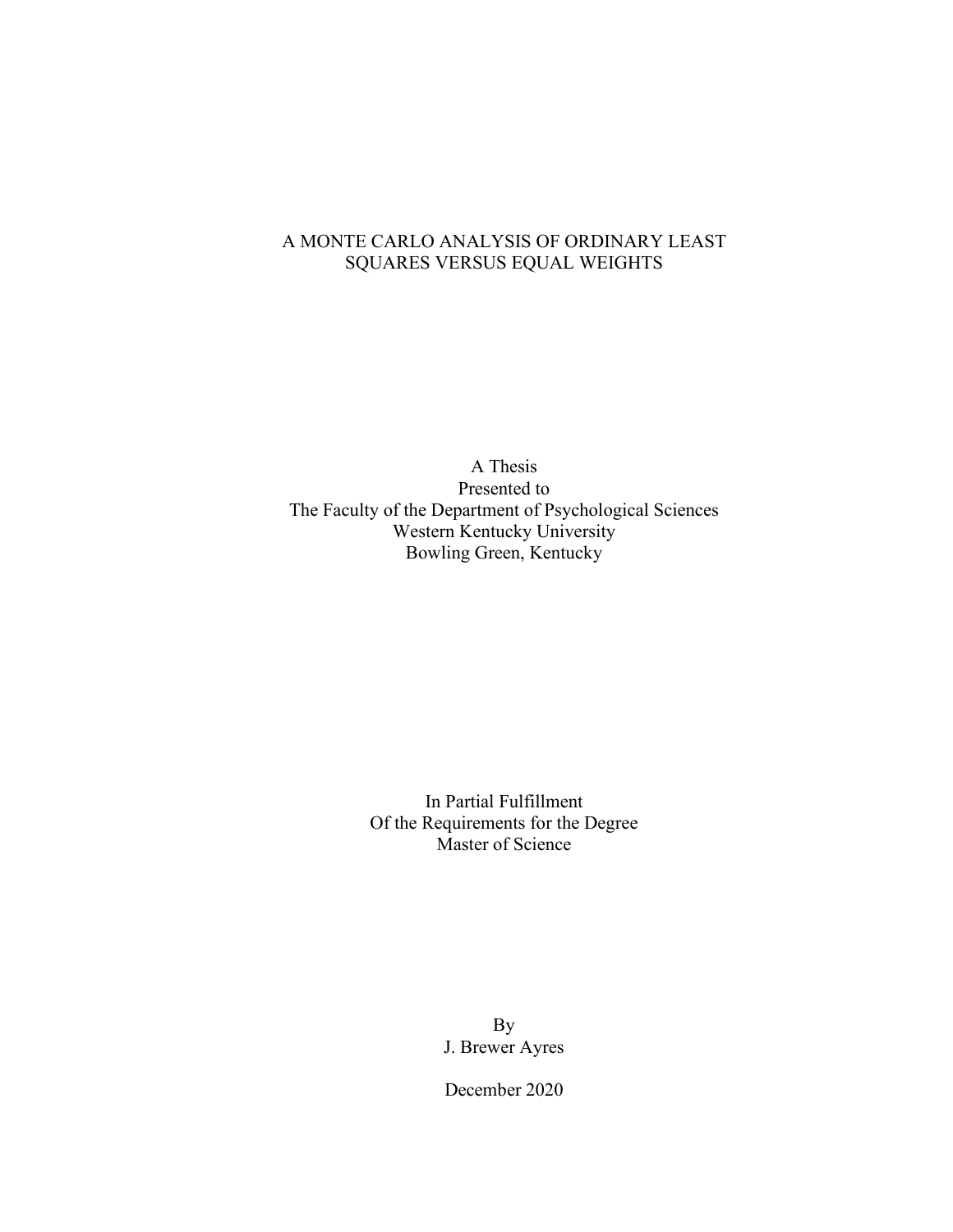### A MONTE CARLO ANALYSIS OF ORDINARY LEAST SQUARES VERSUS EQUAL WEIGHTS

| Date Recommended November 6, 2020                                                                                                           |
|---------------------------------------------------------------------------------------------------------------------------------------------|
| Reagan Brown Digitally signed by Reagan Brown                                                                                               |
| Dr. Reagan Brown, Director of Thesis<br>Digitally signed by Elizabeth<br>Elizabeth Shoenfelt Shoenfelt<br>Date: 2020.11.16 17:48:29 -06'00' |
| Dr. Elizabeth L. Shoenfelt<br>Digitally signed by Katrina A.<br>Katrina A. Burch Burch<br>Date: 2020.11.17 09:13:28 -06'00'                 |

Dr. Katrina A. Burch

RESPON

Associate Provost for Research and Graduate Education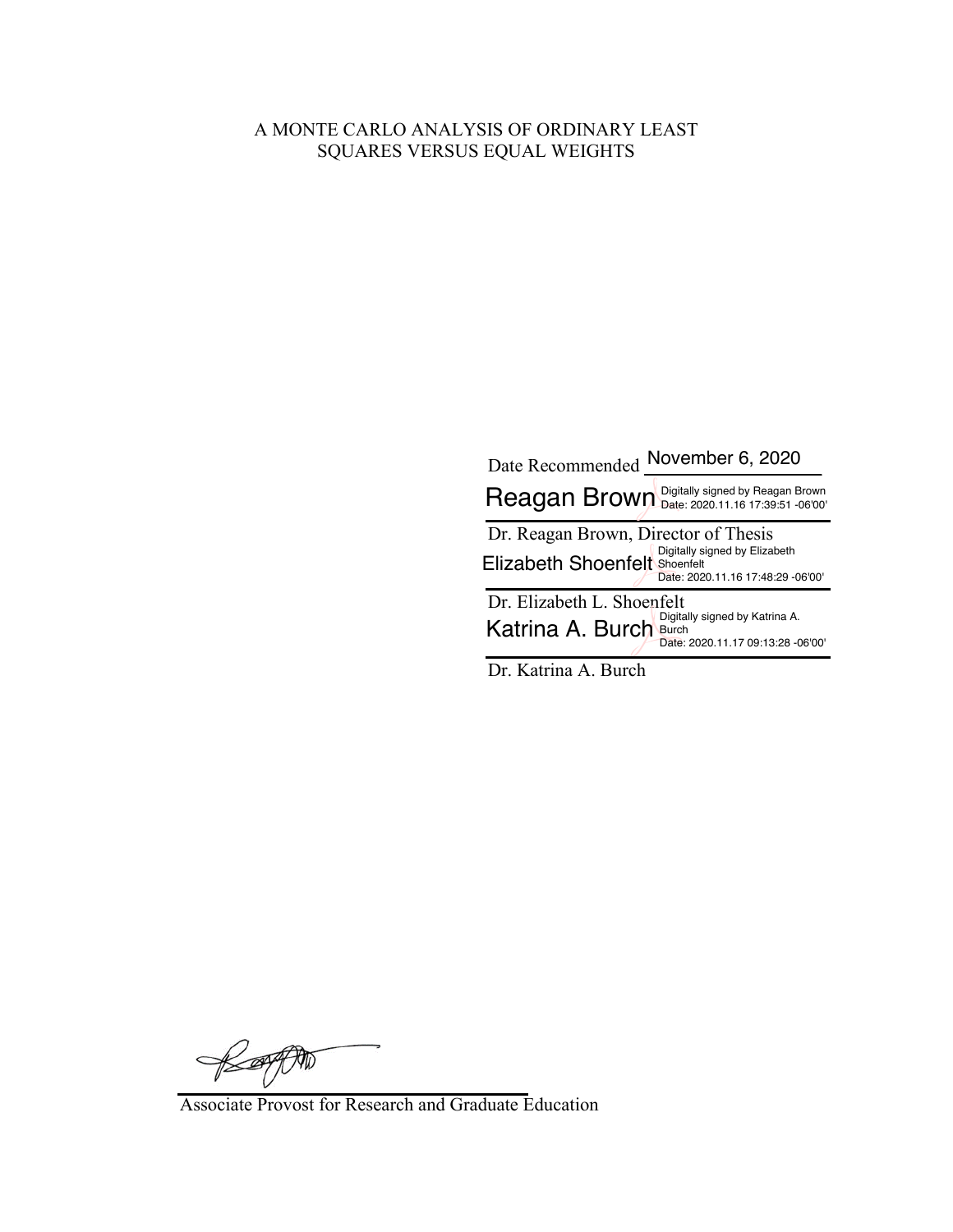I dedicate this thesis to my parents, who have supported me no matter how difficult my challenges were.

I also want to thank my cohort—Ben, Brandi, Faith, Eli, and San—who became

family during my short stay at WKU. I wish you all nothing but success in your future

careers!

The views expressed in this thesis are those of the author and do not reflect the official policy or position of the United States Air Force, Department of Defense, or the U.S. Government.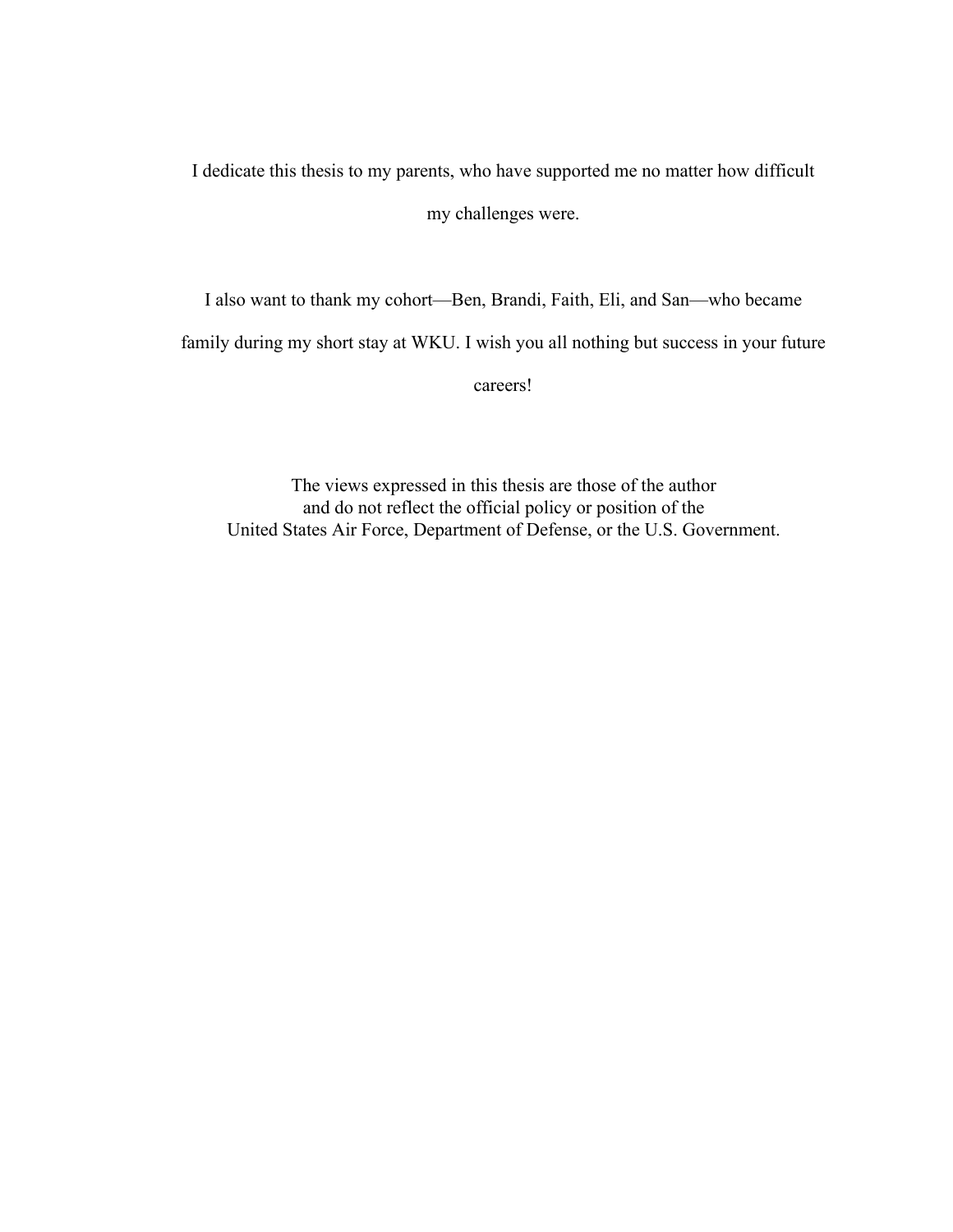### ACKNOWLEDGEMENTS

I would like to extend a special thanks to my Thesis Director, Dr. Reagan Brown, for all of his support and direction throughout my thesis writing process. His guidance made it possible for me to condense the capstone for a two-year program into a short year and a half. I would not have successfully defended without him!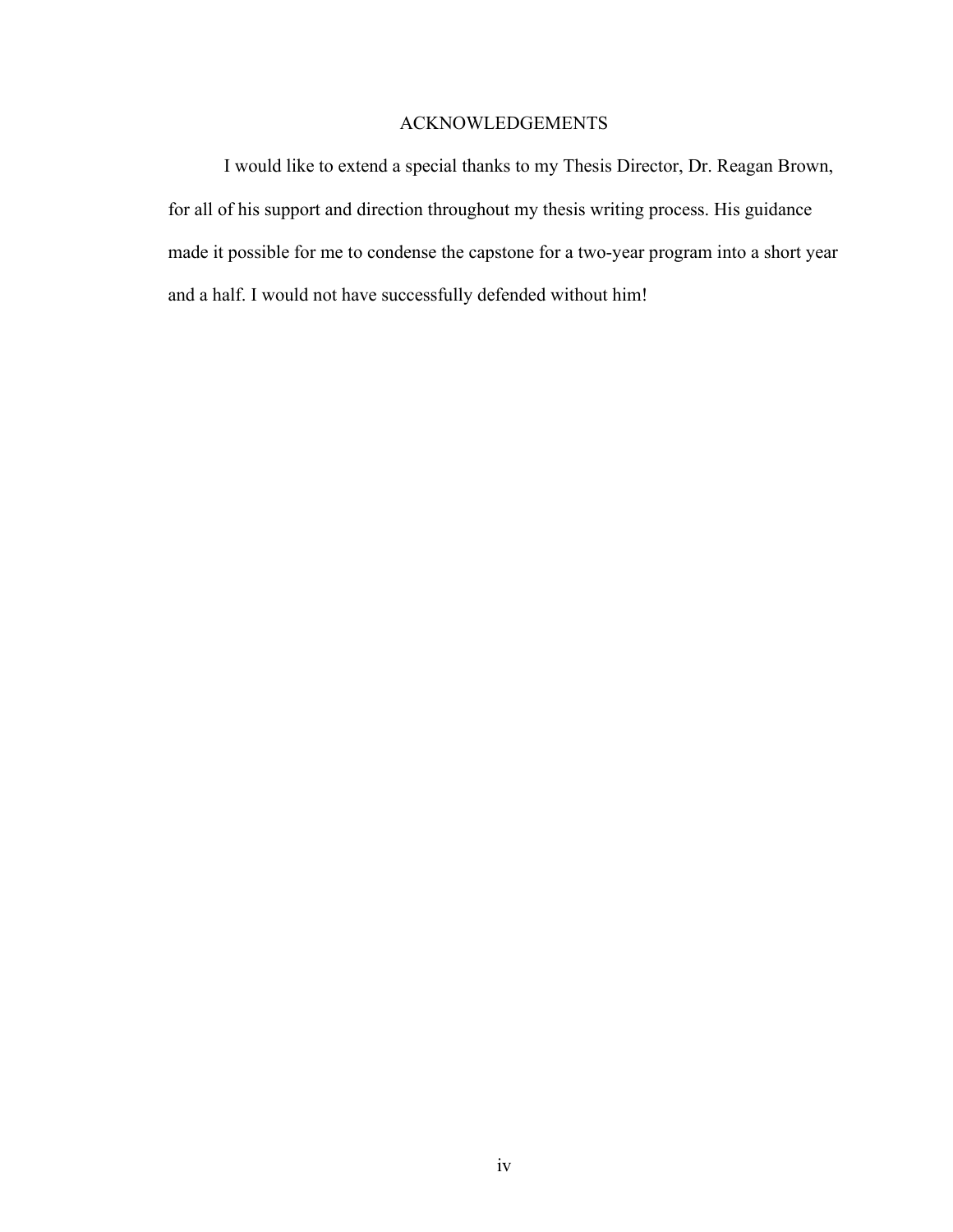# TABLE OF CONTENTS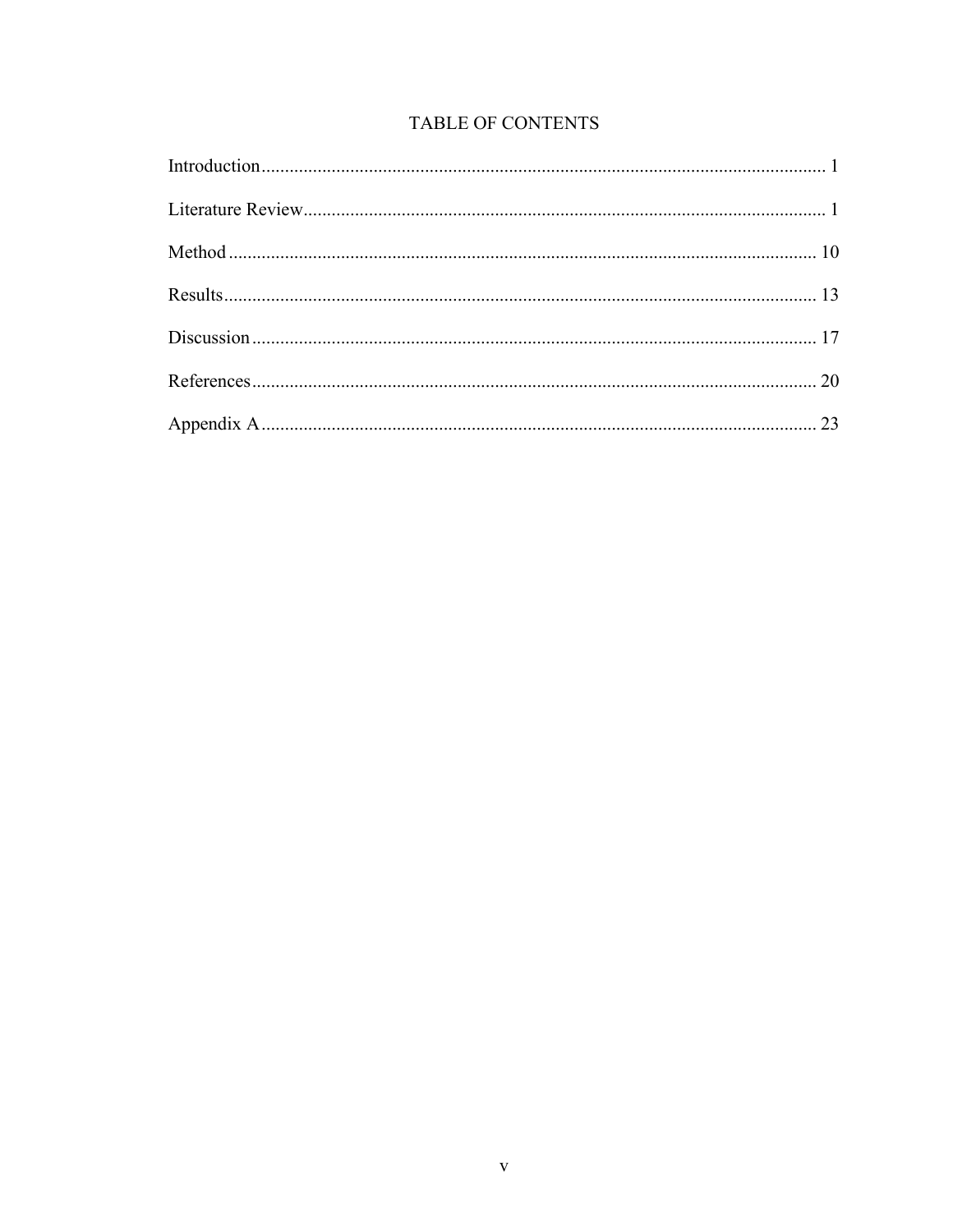# LIST OF TABLES

| Table 1. Average predictive power of initial and cross-validated regression models with a |  |
|-------------------------------------------------------------------------------------------|--|
|                                                                                           |  |
| Table 2. Average predictive power of raw and cross-validated regression models with a     |  |
|                                                                                           |  |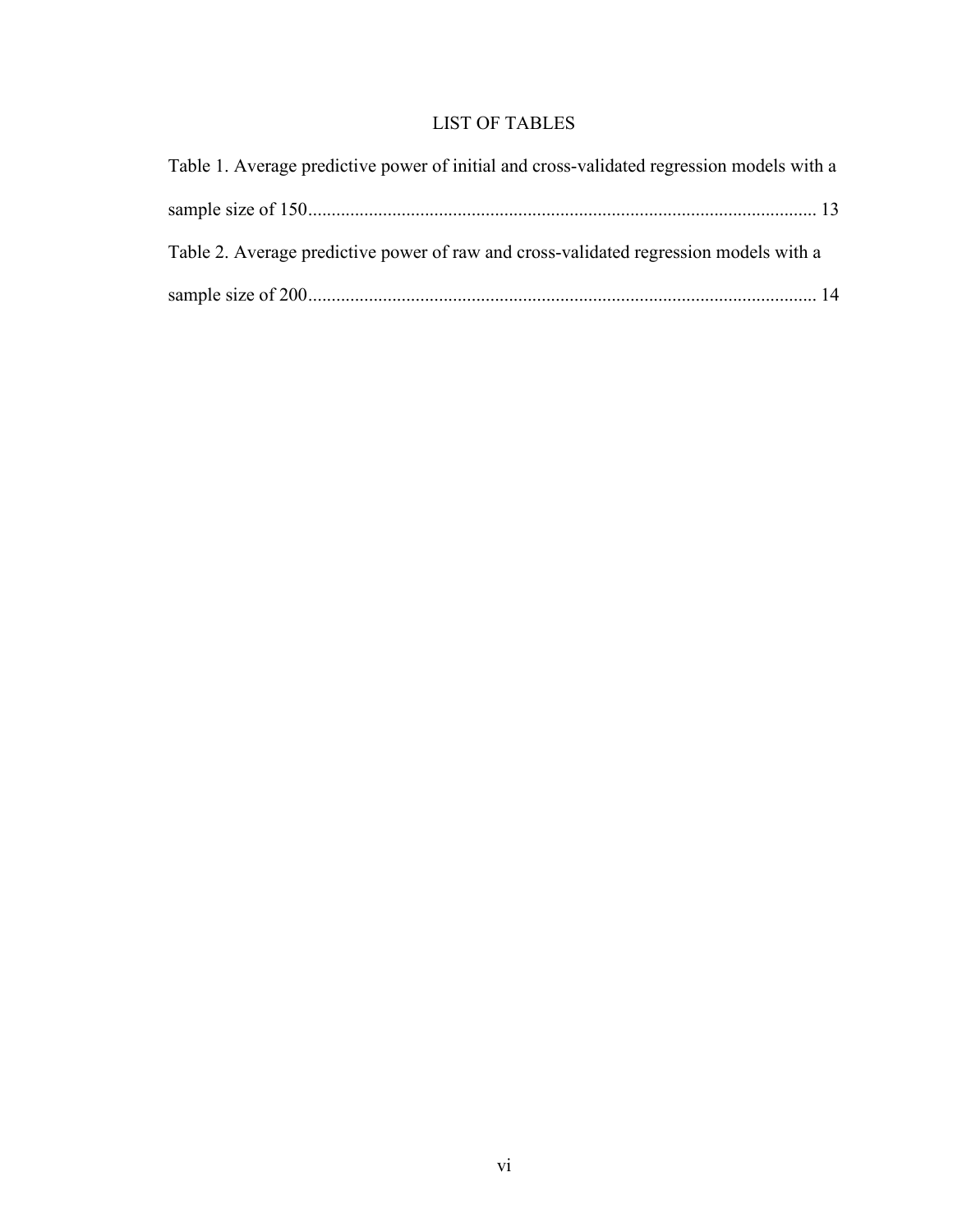### A MONTE CARLO ANALYSIS OF ORDINARY LEAST SQUARES VERSUS EQUAL WEIGHTS

J. Brewer Ayres December 2020 27 Pages Directed by: Dr. Reagan Brown, Dr. Elizabeth Shoenfelt, and Dr. Katrina Burch Department of Psychological Sciences Western Kentucky University

 Equal weights are an alternative weighting procedure to the optimal weights offered by ordinary least squares regression analysis. Also called units weights, equal weights are formed by standardizing scores on the predictor variables and averaging these standardized scores to create a composite score. Research is limited regarding the conditions under which equal weights result in cross-validated  $R^2$  values that meet or exceed optimal weights. In this study, I explored the effect of various predictor-criterion correlations, predictor intercorrelations, and sample sizes to determine the relative performance of equal and optimal weighting schemes upon cross-validation. Results indicated that optimally weighted predictors explained more criterion variance upon cross-validation as the variability in predictor-criterion correlations increased. Similarly, it appears that as predictor intercorrelations and sample size increase, optimally weighted predictors cross-validate to explain more criterion variance than equally weighted predictors. Implications and directions for future research are discussed.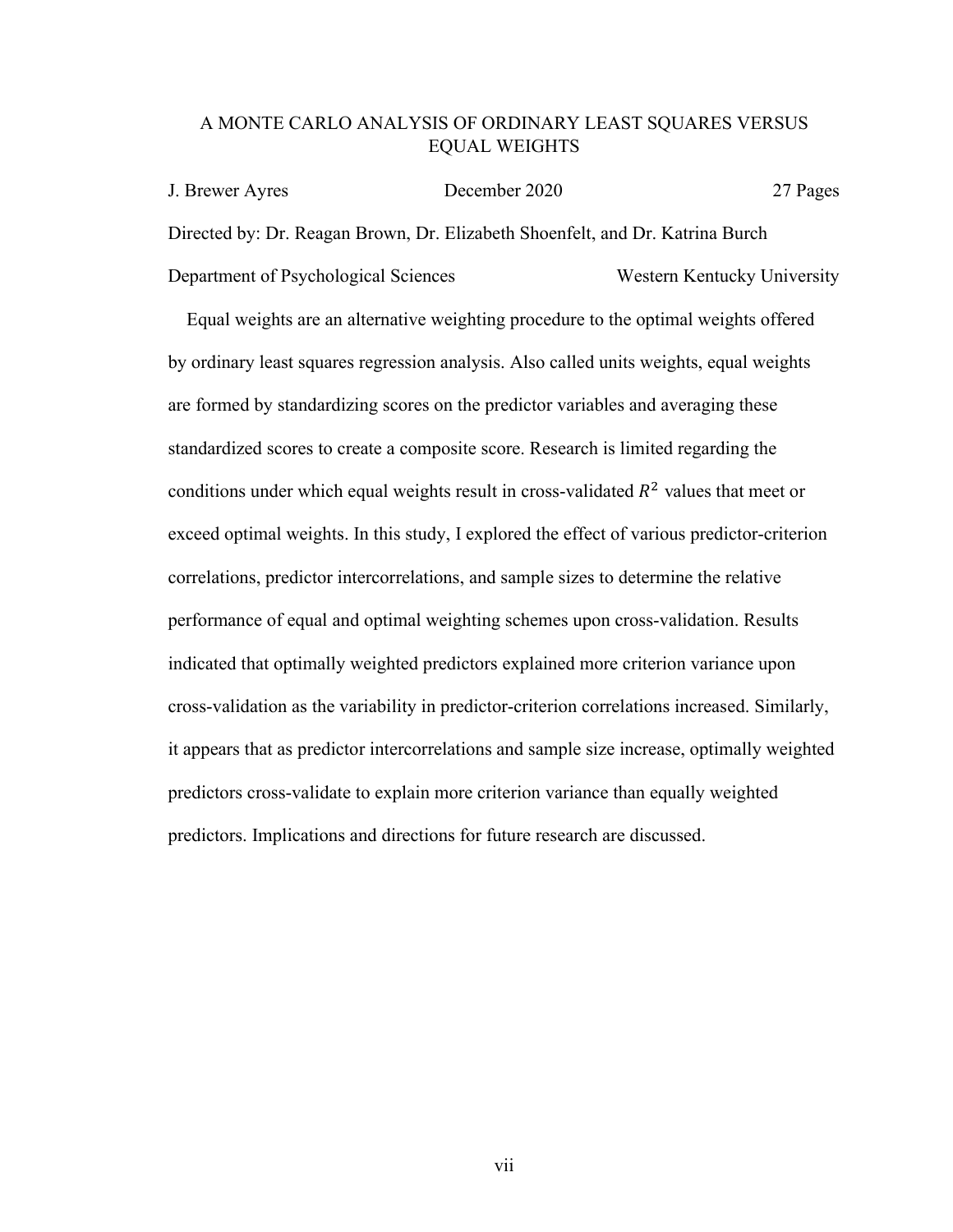#### **Introduction**

Regression analysis is a vital tool for research in the applied practice of industrial/organizational (I/O) psychology. As the cornerstone of predictive statistics, regression equations are equally applicable in studies ranging from predicting family wellbeing in hospitals (e.g., McAndrew et al., 2019) to the validation of statistical procedures and equations (e.g., Raju et al., 1999). Unfortunately, however, unavoidable sample differences cause a decrease in explained variance when a regression equation, developed with one sample, is applied to future samples (Pedhazur, 1982). To mitigate this reduction in explanatory power, researchers and practitioners should use the predictor weighting scheme that provides the best results in future groups of participants, not the original sample. This recommendation is especially important given that researchers and practitioners make their conclusions and recommendations for the benefit of *future* research and organizational processes. My study will highlight the importance of considering predictor-criterion correlations, predictor intercorrelations, and sample sizes to determine what type of regression analysis will produce the best result in subsequent samples.

#### **Literature Review**

Ordinary least squares (optimal weights) and equal weights are two foundational regression weighting techniques in I/O psychology. However, there is a dearth of research to indicate which technique will perform best in samples upon cross-validation. Advancements in technology make optimal weight calculations easy, but the field should not choose a statistical procedure simply because it is easier to conduct. Rather, researchers and practitioners should always implement the procedure that best fits their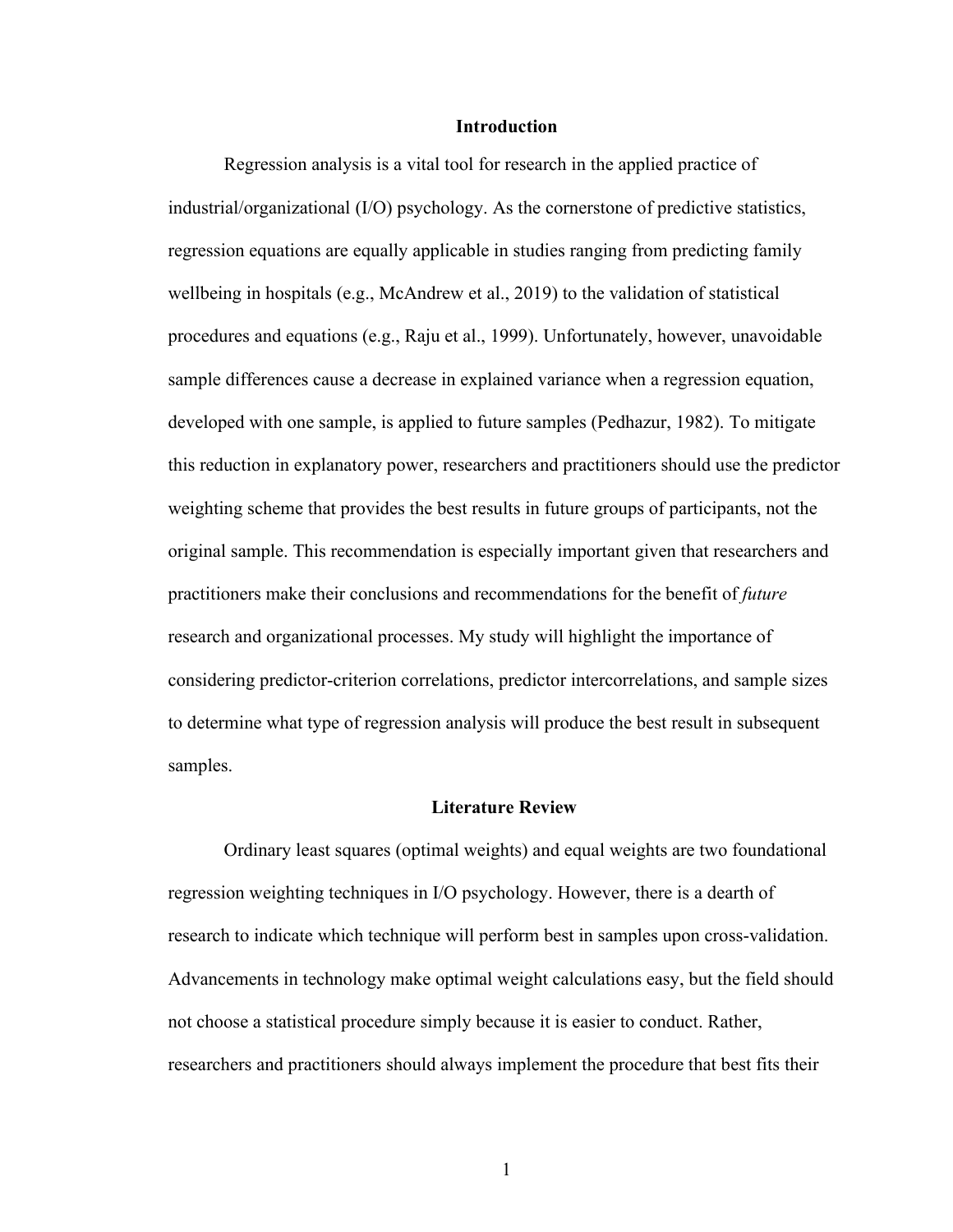purposes. Failure to do so could (among other outcomes) produce invalid applications of the results of a study (e.g., selecting unqualified job applicants).

#### **Regression Analyses**

Regression models are a powerful means of forecasting outcomes prior to selecting a course of action. This statistical procedure has an extensive history; sources such as Dawes and Corrigan (1974) recounted Benjamin Franklin's use of regression by weighing pros and cons of various ideas, and then using the sum of these considerations to make the best choice. In Franklin's case, such regression analyses are considered normative, meaning they inform the best decision in a given situation. Dawes and Corrigan (1974) also highlighted that regression may be used as a descriptive tool, which allows researchers to represent an individual's behavior or standing on a construct (e.g., degree of emotional exhaustion; Bekker et al., 2005).

Regardless of the application, regression analysis functions the same way on a basic level. Whether using regression analysis in a normative or descriptive application, one needs a meaningful composite of the variables that affect an outcome. This composite, called predicted *Y* (i.e., *Y'*), is calculated with the following equation.

#### $Y' = hX + a$

*Y'* represents the criterion variable, which is the result of the predictor, *X*, the correlation coefficient, *b*, and the equation constant, *a* (Pedhazur, 1982). Researchers can then correlate *Y*' with actual scores on  $Y(r_{YY})$  to assess the relationship between predicted and actual scores (Pedhazur, 1982).

Regression equations may be expanded to account for as many variables as a researcher or practitioner desires. These larger regression equations can increase the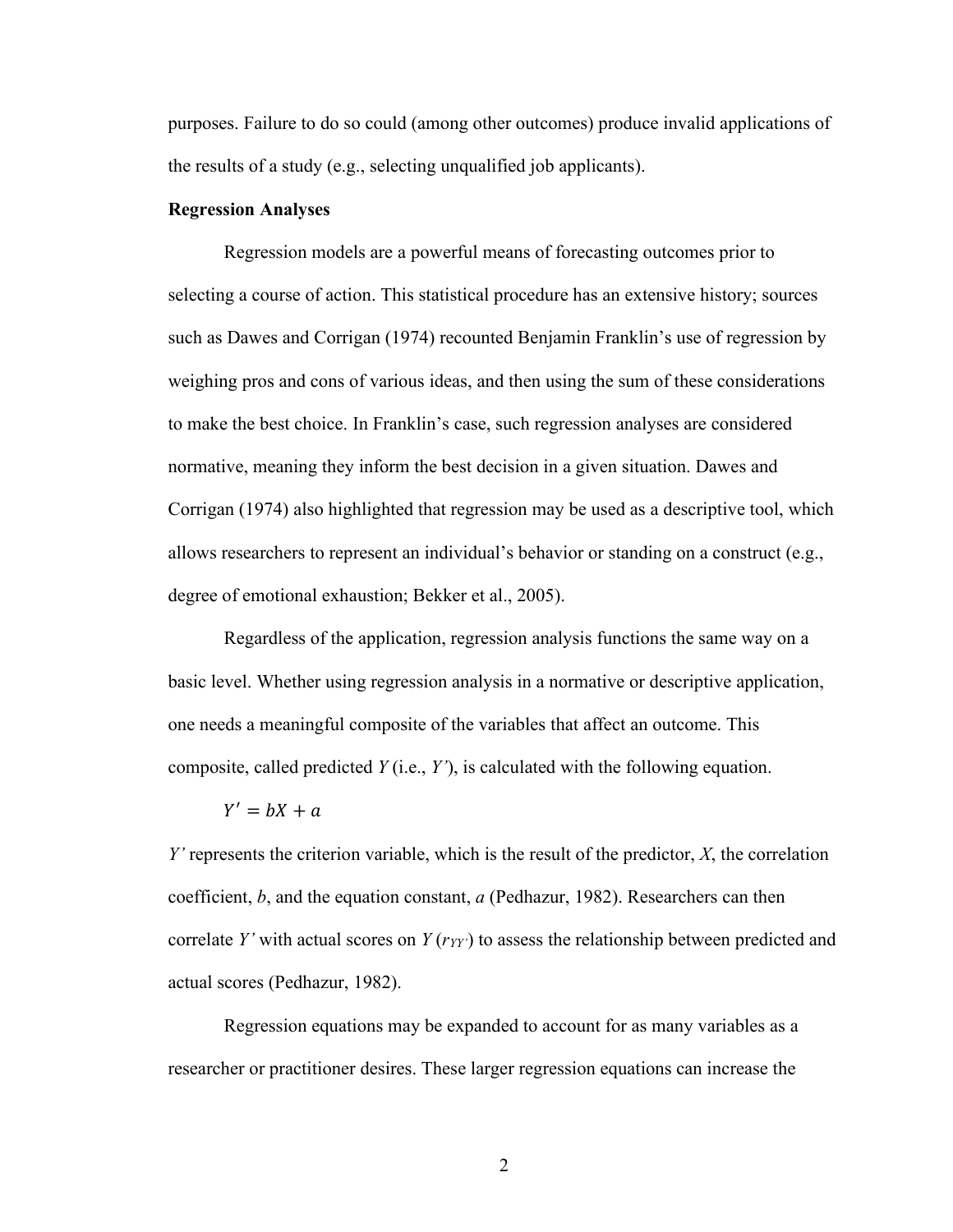ability to predict or describe complex behaviors, such as job performance (Guion, 1998). A multivariate regression composite is calculated with the following equation.

$$
Y' = b_1 X_1 + b_2 X_2 \dots + b_k X_k + a
$$

Many of the variables in this equation are the same, but this model provides a composite score based on different partial correlation coefficients  $(b_k)$  for each predictor  $(X_k;$ Pedhazur, 1982). Furthermore, correlating *Y'* with *Y* results in a multivariate correlation, *R*, which transforms into  $R^2$  when squared (Guion, 1998). These results are theoretically similar to the bivariate regression; the new notation simply denotes a multivariate analysis. In addition to providing the same benefits as a bivariate regression analysis, multivariate regression allows researchers to use a variety of weighting techniques to achieve the best prediction for their samples. Optimal weights and equal weights are two weighting techniques (Dawes & Corrigan, 1974), but the explanatory power of each technique can change drastically upon cross-validation.

#### **Cross-Validation and Shrinkage**

Guion (1998) highlighted the necessity of cross-validation in multiple regression analyses. The need for cross-validation is predicated on the fact that one sample of data may elicit a large, significant  $R^2$ , whereas the same prediction equation applied to data from a new sample results in a lower, possibly insignificant result. Sampling error is the cause of this reduction in predictive accuracy. Sampling error results in regression weights that are specific to the sample which they are derived from, but do not generalize to other samples from that same population.

Sampling error arises because aside from limited situations, researchers do not measure an entire population. Therefore, the distributional characteristics of a sample will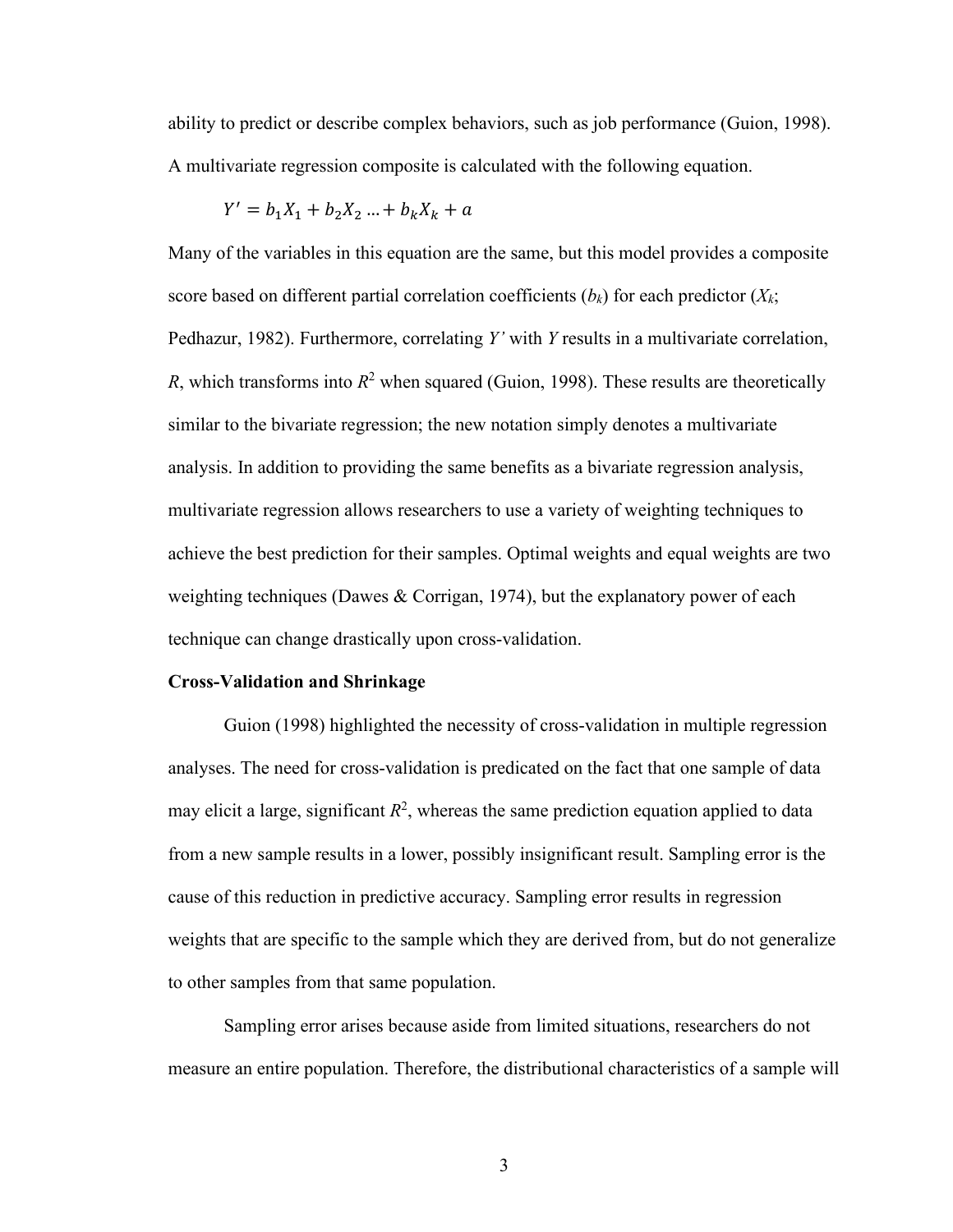deviate from the distributional characteristics of its parent population and subsequent samples. Wainer (1976) cited outliers as an example of sample-specific data, which could present issues to a researcher upon cross-validation.

To determine how well the results from a regression analysis generalize to different samples, the regression equation must be applied to a new, independent sample (Guion, 1998). The Society for Industrial and Organizational Psychology's (SIOP) *Principles for the Validation and Use of Personnel Selection Procedures* states that "Testing professionals [use] as unbiased an estimate as possible of the operational validity of the predictor in the population in which it is used" (American Psychological Association; APA, 2018, p. 14). This cross-validation process proceeds as follows. Scores from the new sample are inserted into the prediction equation that was derived from the original regression analysis, which results in a predicted criterion score that is the composite of the predictor scores. These composite scores are then correlated with the actual criterion scores in that sample. The resultant correlation (once squared) is the cross-validated  $R^2$ . The uncontrollable differences that are due to sampling error will result in a reduced (i.e., shrunken)  $R^2$  (Guion, 1998).

To ensure that regression analyses do not suffer from a significant degree of shrinkage, researchers and practitioners have a few options. One method of reducing the degree of regression overfitting is by maximizing the ratio of study participants to predictor variables (Pedhazur, 1982). A simple way of operationalizing this statistical effect is by increasing the sample size. Sampling error inversely relates to sample size, as larger samples more accurately represent their population (Trochim & Donnelly, 2008). Aside from this ratio, predictors are more likely to work well if they are supported by a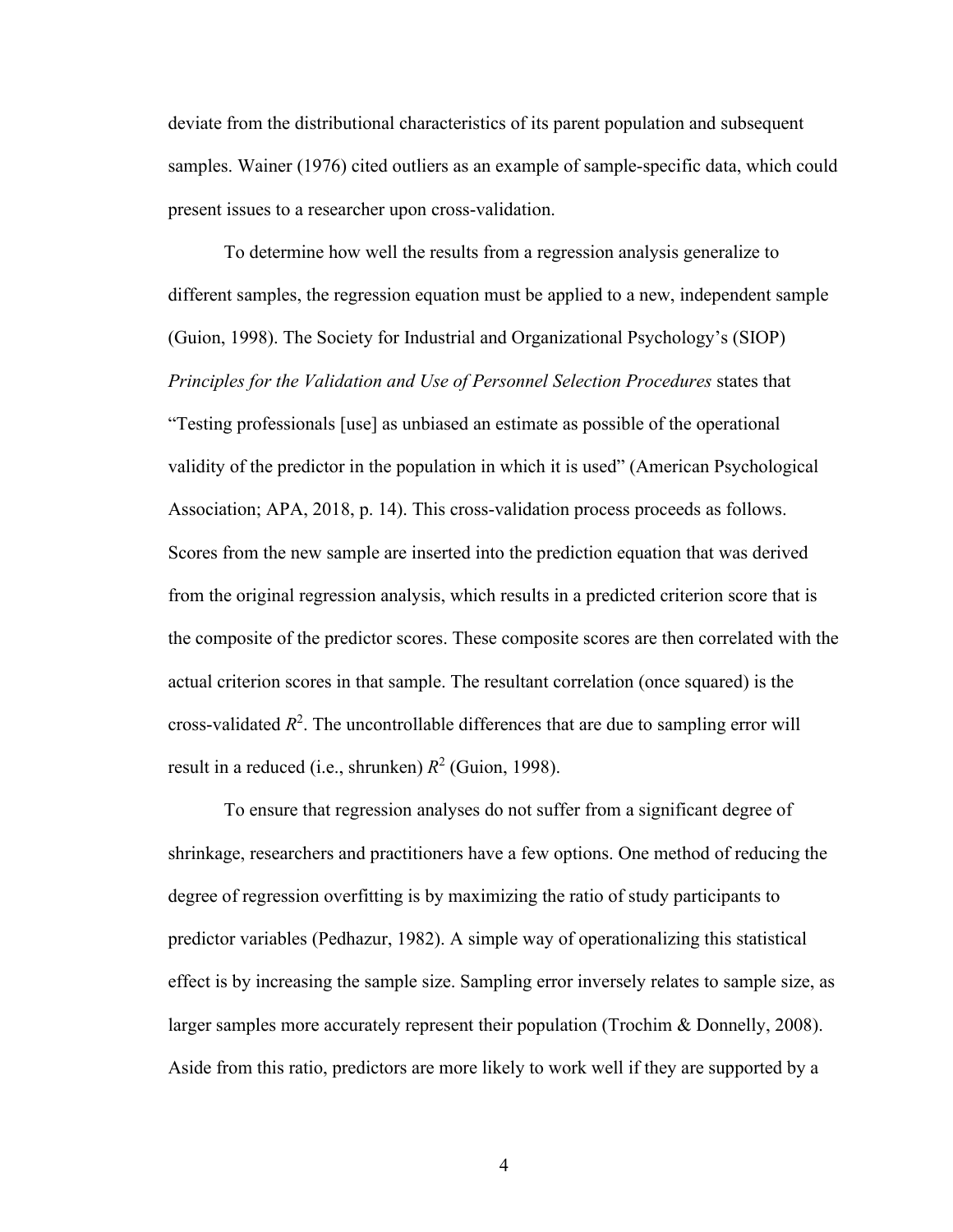sound hypothesis (e.g., using a theoretical model to suggest certain predictors will perform well; Guion, 1998). These principles should work with both optimally and equally weighted regression, but it is important to understand the mathematic foundation of each option to fully understand how they might affect a particular application.

#### **Ordinary Least Squares**

Optimally weighted regression equations maximize the variance explained for a particular dataset. In other words, the regression coefficients are chosen to achieve the most accurate prediction *for that sample* (Pedhazur, 1982). This regression technique achieves such accuracy by assigning stronger weights to predictors that have stronger relationships with the criterion (Guion, 1998). These weights, or partial regression coefficients, are calculated with the following equation.

$$
b_k = \frac{r_{YX_k} - r_{YX_{k+1}} \cdot r_{X_k X_{k+1}}}{1 - r_{X_k X_{k+1}}^2} \cdot \frac{S_Y}{S_{X_k}}
$$

The above equation computes an unstandardized partial regression coefficient; standardized partial regression coefficients are obtained by deleting the standard deviations. An inspection of the equation reveals the following. First, a stronger correlation between the criterion and predictor  $(r_{YX_k})$  will result in a stronger regression coefficient. Second, the correlations of other predictors with the criterion  $(r_{YX_k})$  and among themselves  $(r_{X_kX_{k+1}})$  will decrease the predictive power of the resulting partial regression coefficient. Moreover, unstandardized regression coefficients can be dramatically affected by their standard deviations ( $S_Y$  and  $S_{X_k}$ ). The partial regression coefficient will increase as the standard deviation of the criterion increases, and the opposite is true as the standard deviation of the predictor increases.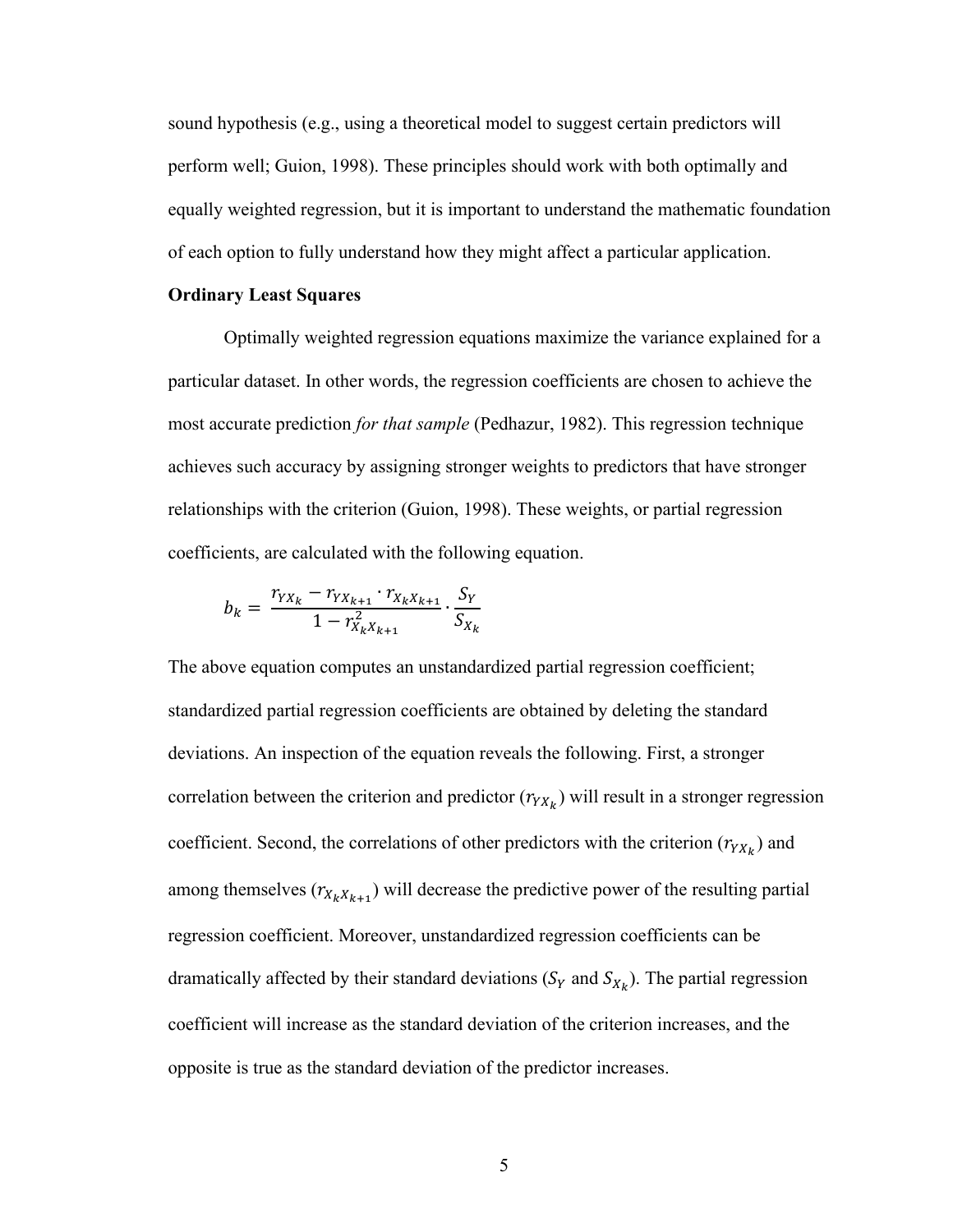As with partial regression coefficients, the total variance explained in the criterion variable is a function of the individual predictor-criterion correlations and the predictor intercorrelations. Pedhazur (1982) stated that uncorrelated predictors explain criterion variance equal to the sum of the explanatory power for each predictor (i.e.,  $R^2 = r_{X1}^2 +$  $r_{X2}^2 + \cdots r_{Xk}^2$ ). For instance, if  $X_1$  and  $X_2$  are perfectly uncorrelated, and the explanatory power of these predictors are .25 and .30, respectively, then the total variance explained in the regression equation would be .55. However, explanatory power with intercorrelating predictors is not this simple. Intercorrelating predictors provide superfluous information by providing similar information on the criterion (Pedhazur, 1982). As further evidence to this point, it becomes impossible to use regression analyses with extreme predictor intercorrelations (e.g.,  $r_{X_k X_{k+1}} = 1.00$ ).

### **Equal Weights**

Relative to optimal weights, equal weights are simpler to calculate and implement in a study. Raju et al. (1997) discussed two procedures for calculating equal weights. The first involves dividing each predictor observation by its standard deviation and then averaging all of the predictor quotients to form a composite. The second procedure, which will be used in my study, involves standardizing each of the predictors (i.e., z scores) and then calculating the mean of these standardized scores to form a composite (Guion, 1998; Raju et al., 1997). In either procedure, the composite is correlated with the criterion to determine *R* and  $R^2$  (Guion, 1998; Raju et al., 1997).

### **Ordinary Least Squares versus Equal Weights**

Assuming linear relations, equal weights cannot outperform the predictive power of optimal weights in the original sample. However, it is possible for equal weights to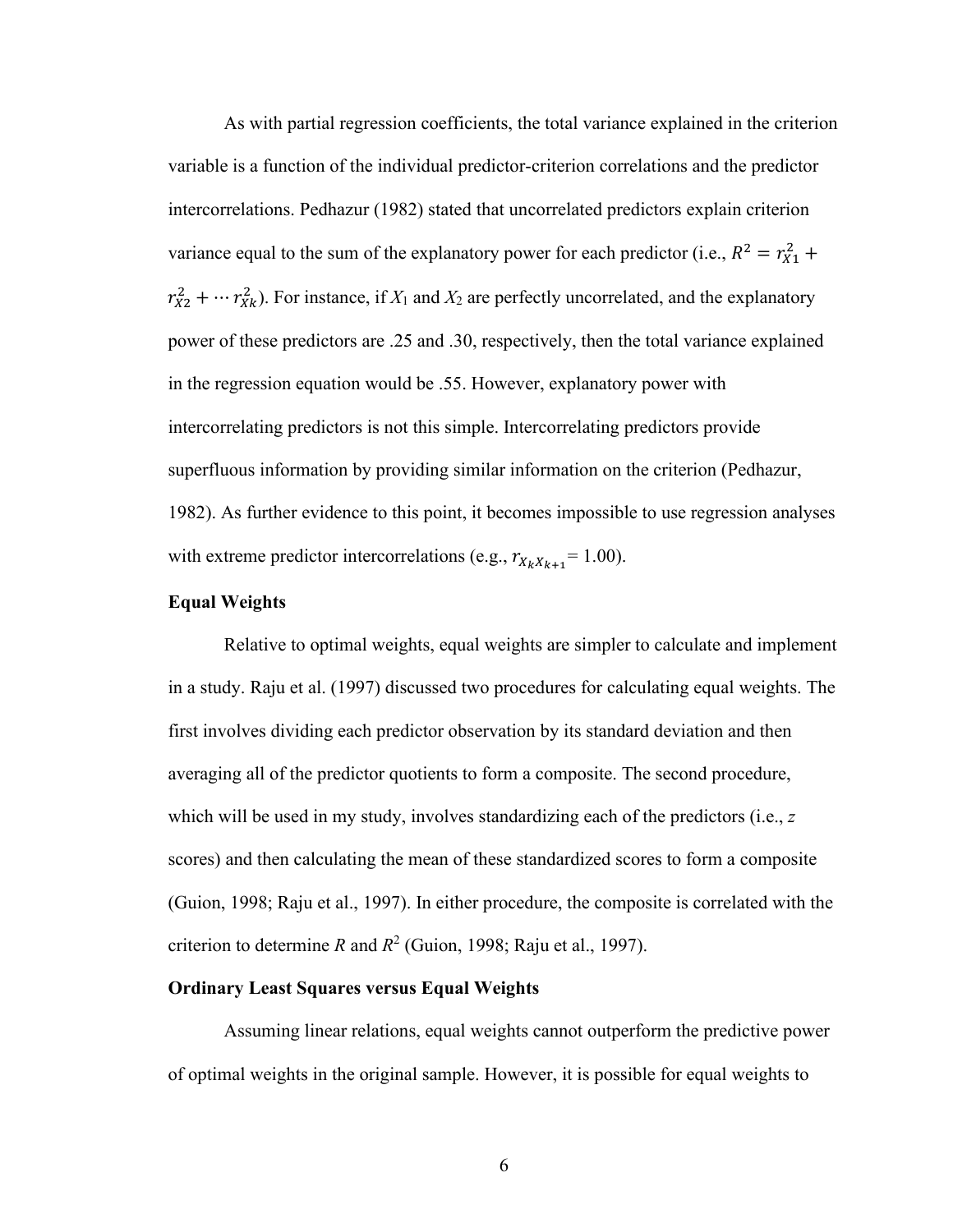have a greater cross-validated  $R^2$  than optimal weights. The better performance of equal weights relative to optimal weights occurs when an optimally weighted regression equation capitalizes upon chance distributional characteristics (Wainer, 1976). Critically, other samples may not reflect these distributional characteristics, resulting in greater shrinkage. Equal weights are not as strongly affected by sample specific characteristics (Cattin, 1980). Dawes and Corrigan (1974) documented that unit weights may be preferred when working with a changing population (e.g., changing employee pools), which is a highly salient issue in organizational activities such as personnel selection. Wainer (1976) has gone so far as to recommend using equally weighted predictors in all situations.

In a Monte Carlo study of various regression and cross-validation procedures, Raju et al. (1999) observed greater cross-validated  $R^2$  values for equal weights across all sample sizes. Because Raju et al. (1999) investigated only one population dataset, other factors remain to be investigated.

### *Sample Size*

As mentioned, sample size affects the amount of error in a study, and high degrees of error relate to instability in  $R^2$ . Consequently, researchers and practitioners may find it beneficial to consider how sample size affects the utility of their analyses. In a study of regression efficiencies, Schmidt (1971) found that optimal weights were not superior to equal weights upon cross-validation until samples met or exceeded 200 observations, and Dorans and Drasgow (1978) found that larger sample sizes (i.e., 120 observations) were required before optimal weights began to cross-validate as well as equal weights. Similarly, Claudy (1972) found that in small samples (i.e., 20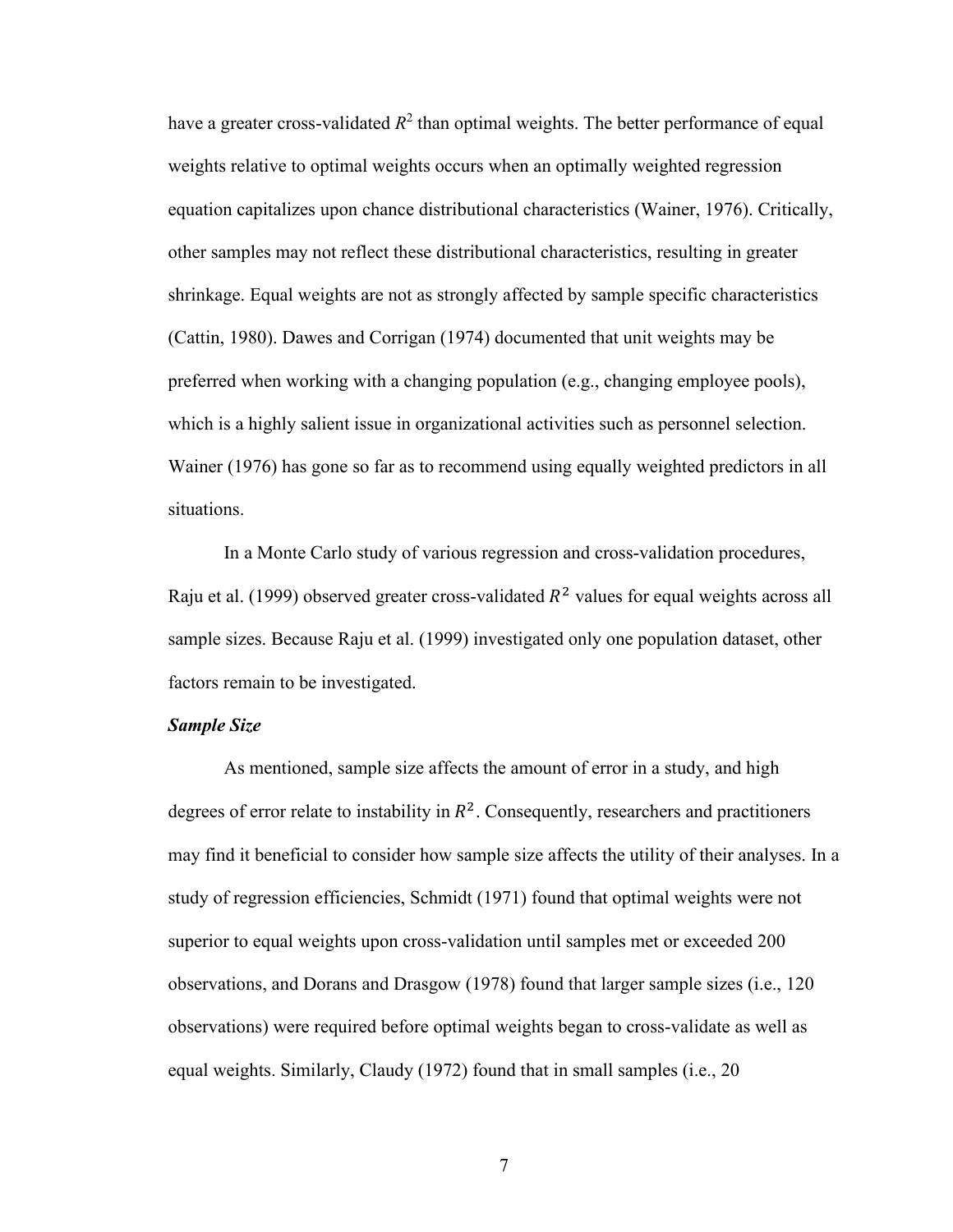observations), equally weighted predictors produced the highest cross-validated population validity in 16 of his 18 generated populations. Furthermore, the population validities produced with the optimally weighted regression procedure had considerably more variance when there were fewer observations.

#### *Predictor-Criterion Relationships*

Another factor that researchers or practitioners should consider is the strength of the relationship between a predictor and its criterion. Claudy (1972) highlighted the value of predictor-criterion relationships after classifying his pre-generated populations by their characteristics. The equal weighting technique produced the highest population validities, regardless of sample size, in populations with low variability in predictor-criterion correlations and low to moderate (i.e., .00 to .40 predictor intercorrelations.). Smaller sample sizes (i.e., fewer than 50 observations) continued to perform better with equal weights in populations that retained low variability in predictor-criterion correlations but had predictor intercorrelations between -.20 and .00 or .40 and above (Claudy, 1972). However, larger sample sizes performed better with optimally weighted regression equations. Finally, Claudy (1972) reported that optimal weights performed best in populations with high variability in predictor-criterion correlations and predictor intercorrelations between -.30 and .40. Claudy (1972) closed with a discussion on the boundary condition that existed in conditions of 200 observations, wherein optimal weights based on smaller samples were overly complicated and less fruitful than simpler methods (e.g., equal weights).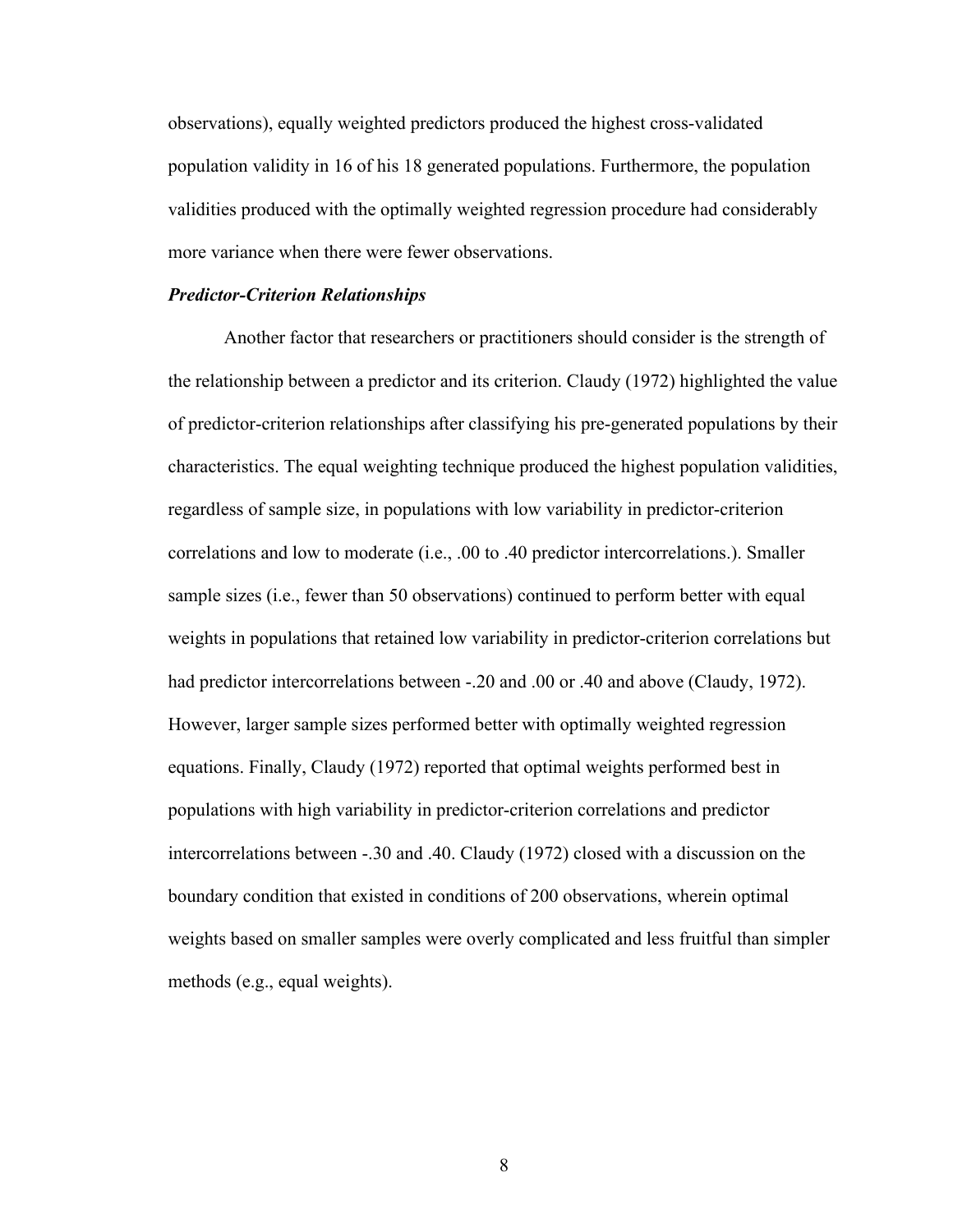### *Number of Predictors*

When considering the number of predictors in a regression analysis, it is important to remember that parsimony is key; more is not necessarily better. A major advantage of multiple regression analyses, relative to bivariate regression, is the ability to include more predictors for increased explanation of criterion variance. However, at least with respect to optimally weighted regression weights, a major disadvantage with using a large number of predictors is that partial regression coefficients become less stable (Herzberg, 1967). Browne (2000) supported this point, finding that increasing the number of predictors benefitted the regression model to an extent, but additional predictors actually reduced the predictive power of the regression equation upon cross-validation. Regression analyses are prone to capitalizing upon chance distribution characteristics when there are many parameters (i.e., predictors) and the initial sample size is small (Browne, 2000). Therefore, researchers should maximize the ratio of study participants to predictor variables.

Although varying the number of predictors would be a valuable avenue of study, I should note that I will not assess the effects of this variable due to the multiplicative effect that it would have on my analyses. Furthermore, I implement various predictorcriterion correlations within each condition of this study, which presents methodological and explanatory issues for the retention of variables in smaller regression models.

### *Predictor Intercorrelation*

The final factor that researchers and practitioners should consider is the correlation among predictors. The equation for partial regression coefficients indicates that stronger intercorrelations will result in lowered coefficients. Raju et al. (1999)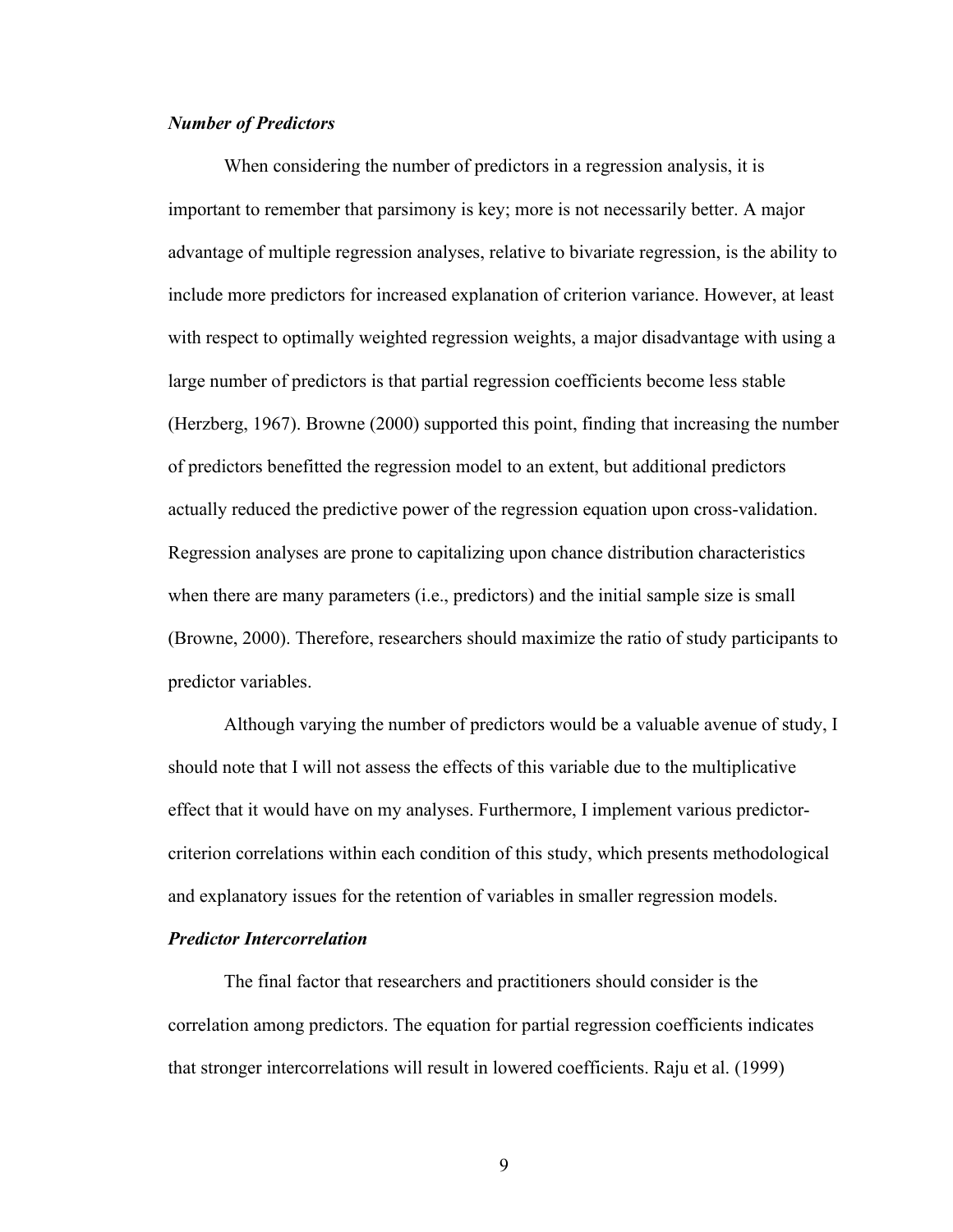speculated that the observed superiority of equal weights over optimal weights upon cross-validation was due to the low and moderate predictor-criterion relationships; thus, future research should investigate predictive accuracy with varied predictor intercorrelations.

#### **The Present Study**

To follow in the path of Raju et al. (1999), my study will use Monte Carlo analyses to investigate factors that lead optimal weights to outperform equal weights upon cross-validation. Monte Carlo techniques have the benefit of allowing for relationships to be tested under a variety of conditions. Furthermore, Monte Carlo analyses can run the analyses many times to reduce the likelihood that the results are the product of sampling error. I make the following hypotheses:

Hypothesis 1: Optimal weights will have greater cross-validated  $R^2$  values than will equal weights when predictor intercorrelations are high. Hypothesis 2: Optimal weights will have greater cross-validated  $R^2$  values than will equal weights when there is greater variability in bivariate predictor-criterion correlations.

Hypothesis 3: Optimal weights will have greater cross-validated  $R^2$  values than will equal weights when sample sizes are large.

#### **Method**

### **Sample**

The statistics program SAS University Edition® (SAS, 2020) was used to generate and analyze the datasets for this study. Scores were generated on five variables: a single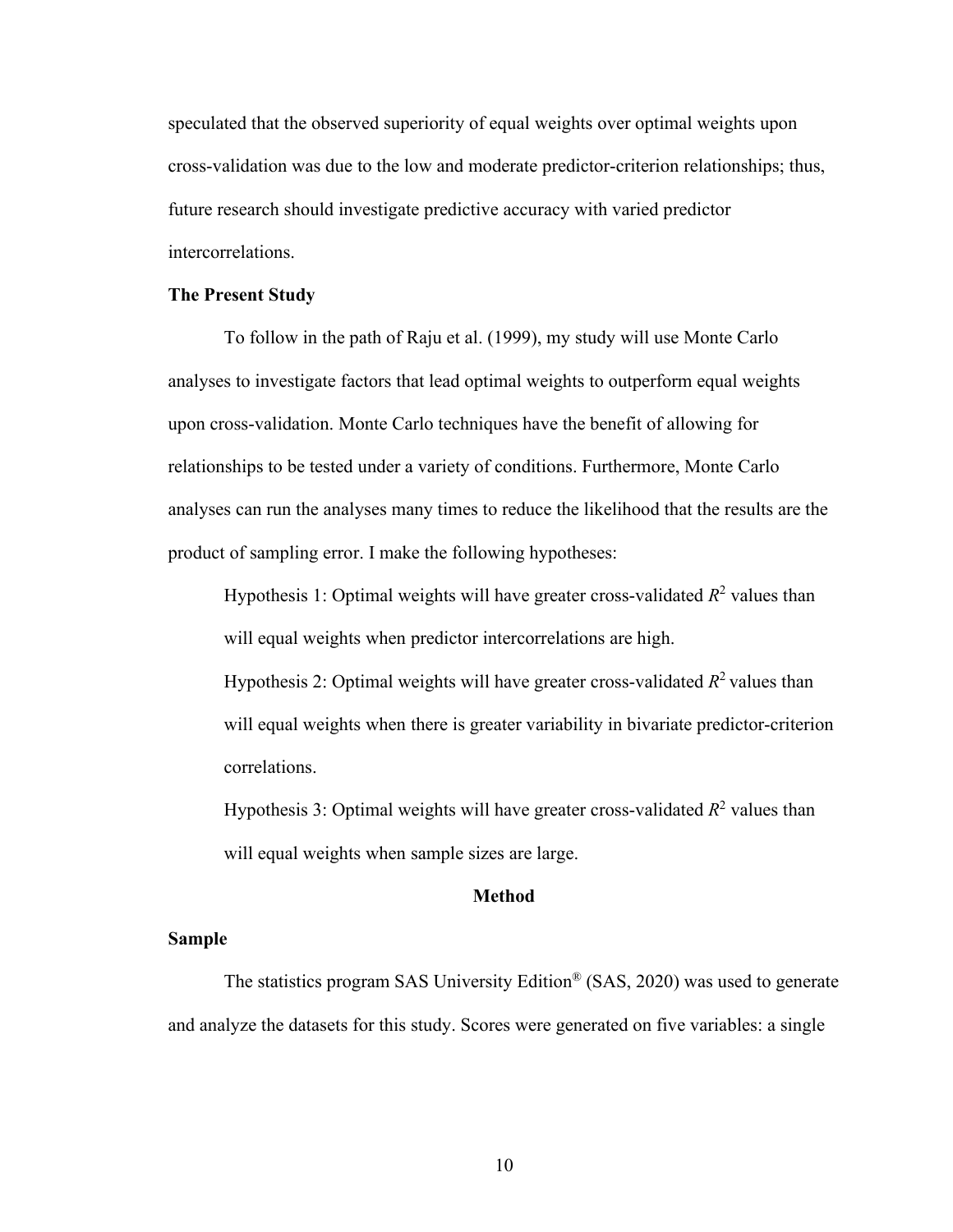criterion variable and four predictor variables. All variables were standardized in the population dataset.

### **Design**

I tested ten different populations with two different sample sizes. The populations were the result of five predictor-criterion conditions and two intercorrelation conditions. Each of these three variables (predictor-criterion correlation, predictor intercorrelation, and sample size) are explained below.

#### *Predictor-criterion correlations*

The predictor-criterion correlations were set as follows.

**Condition 1: Four moderate.**  $r_{xy} = .30$  for all four predictors.

**Condition 2: Half strong, half weak.**  $r_{xy} = .40$  for two predictors and  $r_{xy} = .20$  for two predictors.

**Condition 3: Half very strong, half very weak.**  $r_{xy} = .50$  for two predictors and

 $r_{xy}$  = .10 for two predictors.

**Condition 4: One strong, three weak.**  $r_{xy} = .40$  for one predictor and  $r_{xy} = .20$  for three predictors.

**Condition 5: Three strong, one weak.**  $r_{xy} = .40$  for three predictors and  $r_{xy} = .20$ 

for one predictor.

### *Predictor Intercorrelation*

To address the effect of intercorrelation among predictor variables, I tested two levels of correlation among the predictor variables, moderate (.30) and strong (.50).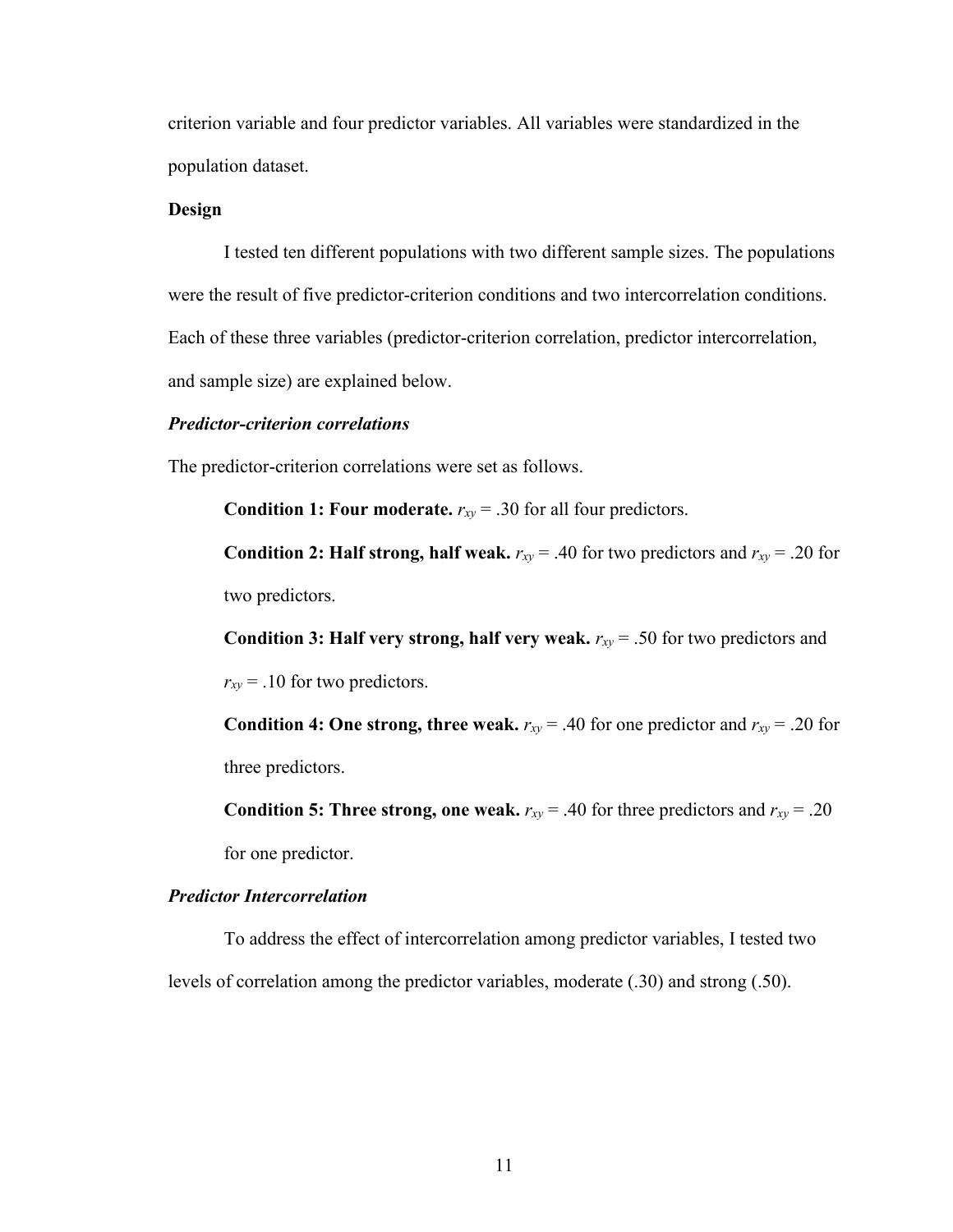### *Sample Size*

Increases in sample size decrease the effect of sampling error, which subsequently improves predictor weights while decreasing the detrimental effects of regression overfitting. To address this effect, I implemented two sample sizes in each of the conditions. These sample size conditions included 150 and 200 observations. It is wellestablished (e.g., Claudy, 1972; Dorans & Drasgow, 1978; Schmidt, 1971) that equal weights are superior in smaller sample sizes. Therefore, I chose to implement larger samples to better understand how my study's factors affected regression analyses when optimal weights could be expected to start cross-validating as well as equal weights.

Each observation consisted of a criterion score as well as four predictor scores. Each population consisted of one million cases. The ten population correlation matrices are listed in Appendix A. Each population was sampled 1,000 times. Composite scores for the four predictors were computed two different ways in each condition, via optimal weights and equal weights.

#### **Cross-Validation Analysis**

Empirical cross-validation of the optimally weighted and equally weighted composites occurred in two steps. First, predictor scores from the population were applied to both prediction equations to generate predictor composite scores. Second, these composite scores were correlated with the actual scores on the criterion in the population to determine the cross-validated  $R$  (and  $R^2$ ). Results were averaged across 1,000 replications.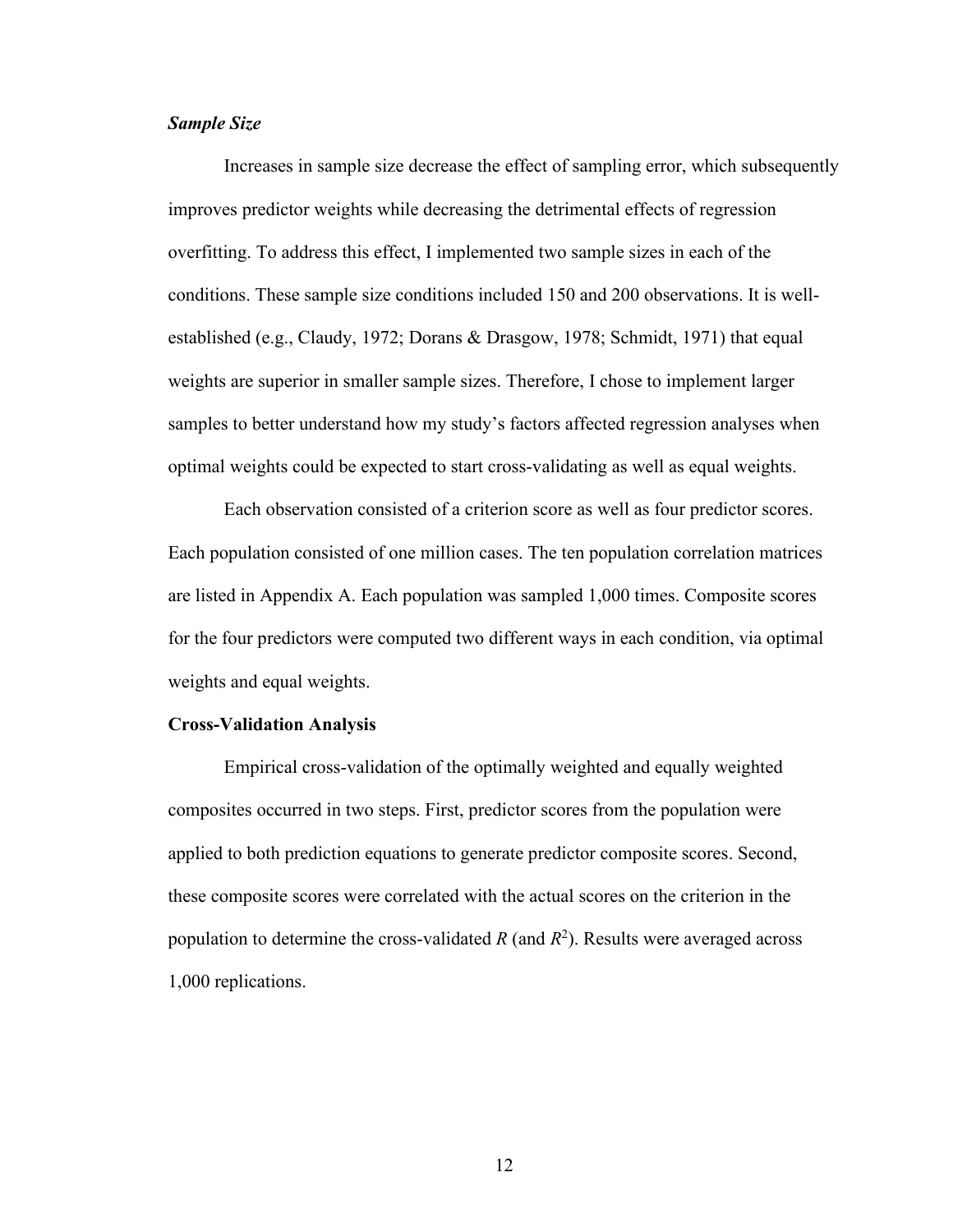#### **Results**

Tables 1 and 2 report the average predictive power of the initial  $(R_{OLS}^2$  and  $R_{EW}^2)$  and cross-validated ( $R_{OLS,CV}^2$  and  $R_{EW,CV}^2$ ) regression models across the ten population matrices. Although my hypotheses did not test the relative performance of optimal versus equal weights within the initial (i.e., derivation) sample, it is worth examining the predictive power of these two weighting schemes. Unsurprisingly, in the derivation sample, optimally weighted regression analyses outperformed the equally weighted alternative in every condition, regardless of sample size. In some conditions, the difference in predictive power between the analyses was trivial (e.g., .016 in Condition 1), but in other conditions, the difference was quite large (e.g., .238 in Condition 5).

### <span id="page-20-0"></span>**Table 1**

*Average Predictive Power of Initial and Cross-Validated Regression Models with a Sample Size of 150*

|              | $\kappa_{OLS}$ | $R_{OLS,CV}^2$ | $R_{EW}^2$ | $\kappa_{EW,CV}$ |
|--------------|----------------|----------------|------------|------------------|
| Condition 1  | 0.210          | 0.174          | 0.194      | 0.189            |
| Condition 2  | 0.166          | 0.128          | 0.148      | 0.144            |
| Condition 3  | 0.263          | 0.232          | 0.193      | 0.189            |
| Condition 4  | 0.241          | 0.209          | 0.147      | 0.144            |
| Condition 5  | 0.430          | 0.406          | 0.192      | 0.189            |
| Condition 6  | 0.473          | 0.453          | 0.145      | 0.144            |
| Condition 7  | 0.195          | 0.158          | 0.135      | 0.131            |
| Condition 8  | 0.181          | 0.143          | 0.106      | 0.100            |
| Condition 9  | 0.318          | 0.287          | 0.261      | 0.258            |
| Condition 10 | 0.274          | 0.241          | 0.200      | 0.196            |

*Note*.  $R_{OLS}^2$  = initial  $R^2$  with optimally weighted predictors;  $R_{OLS,CV}^2$  = cross-validated  $R^2$ with optimally weighted predictors;  $R_{EW}^2$  = initial  $R^2$  with equally weighted predictors;  $R_{EW,CV}^2$  = cross-validated  $R^2$  with equally weighted predictors.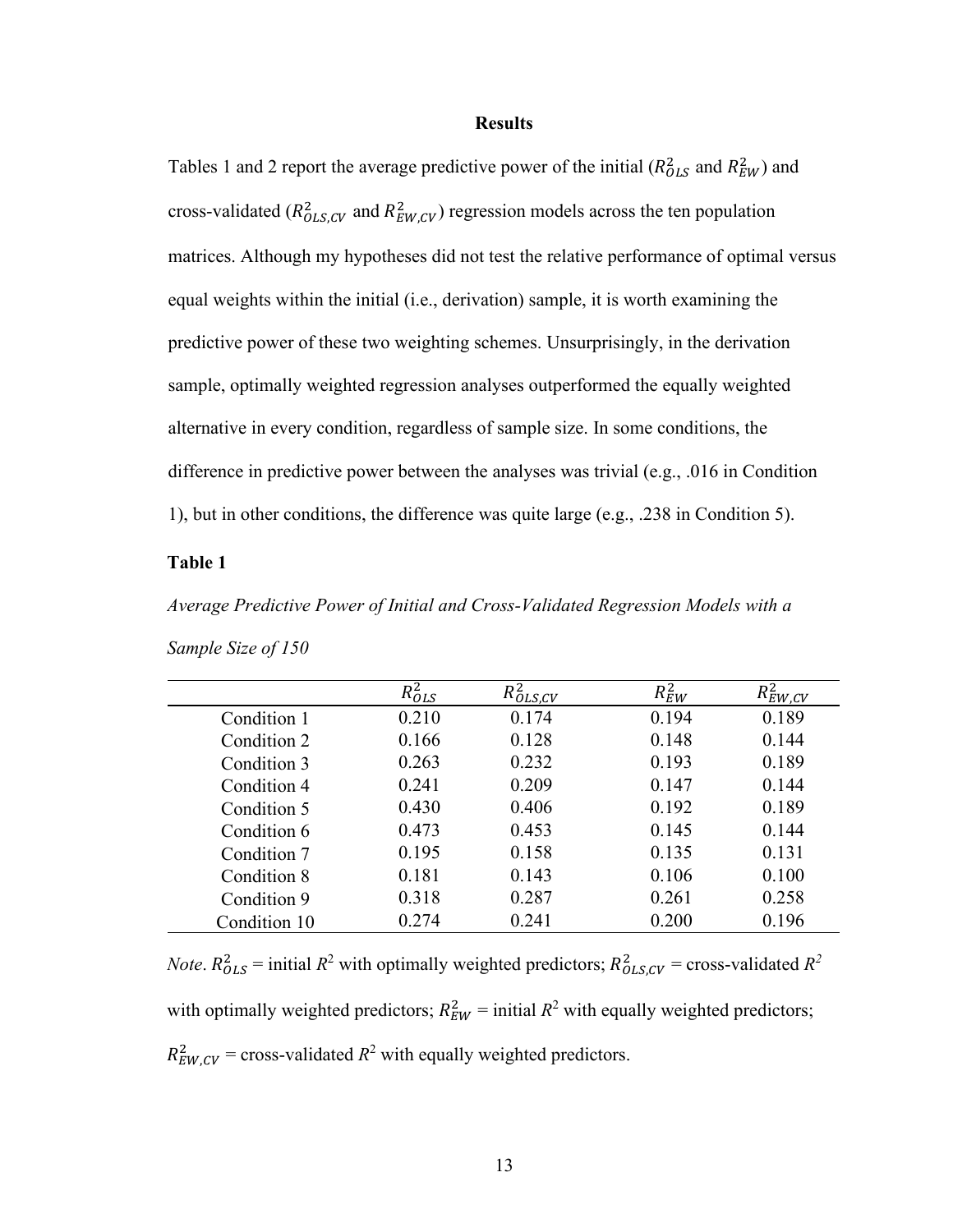Overall, with samples of 150 observations (Table 1), optimally weighted predictors  $(R_{OLS}^2)$  explained, on average, 10.3% more criterion variance than equally weighted predictors. The 200-observation sampling condition (Table 2) reflects a similar result, with optimal weights explaining 10.0% more criterion variance on average in the initial (i.e., derivation) sample. However, Conditions 5 and 6 (i.e.,  $r_{xy} = .50$  for two predictors and *rxy* = .10 for two predictors) appear to inflate the average predictive power of the cross-validated optimal weights in both sampling conditions. This trend indicates that the optimal weighting technique is a more powerful regression technique as predictors have varying relationships with the criterion because optimally weighted models weigh predictors according to their predictive power. Consequentially, the optimally weighted

### **Table 2**

*Average Predictive Power of Raw and Cross-Validated Regression Models with a* 

|              | D <sup>2</sup><br>$K_{OLS}$ | $R_{OLS,CV}^2$ | $R_{EW}^2$ | $R_{EW,CV}^2$ |
|--------------|-----------------------------|----------------|------------|---------------|
| Condition 1  | 0.204                       | 0.177          | 0.191      | 0.189         |
| Condition 2  | 0.159                       | 0.132          | 0.147      | 0.144         |
| Condition 3  | 0.256                       | 0.235          | 0.189      | 0.189         |
| Condition 4  | 0.236                       | 0.213          | 0.147      | 0.144         |
| Condition 5  | 0.428                       | 0.409          | 0.191      | 0.190         |
| Condition 6  | 0.472                       | 0.456          | 0.147      | 0.144         |
| Condition 7  | 0.190                       | 0.163          | 0.135      | 0.132         |
| Condition 8  | 0.178                       | 0.148          | 0.104      | 0.100         |
| Condition 9  | 0.311                       | 0.290          | 0.259      | 0.258         |
| Condition 10 | 0.269                       | 0.245          | 0.197      | 0.196         |

*Sample Size of 200*

*Note*.  $R_{OLS}^2$  = initial  $R^2$  with optimally weighted predictors;  $R_{OLS,CV}^2$  = cross-validated  $R^2$ with optimally weighted predictors;  $R_{EW}^2$  = initial  $R^2$  with equally weighted predictors;  $R_{EW,CV}^2$  = cross-validated  $R^2$  with equally weighted predictors.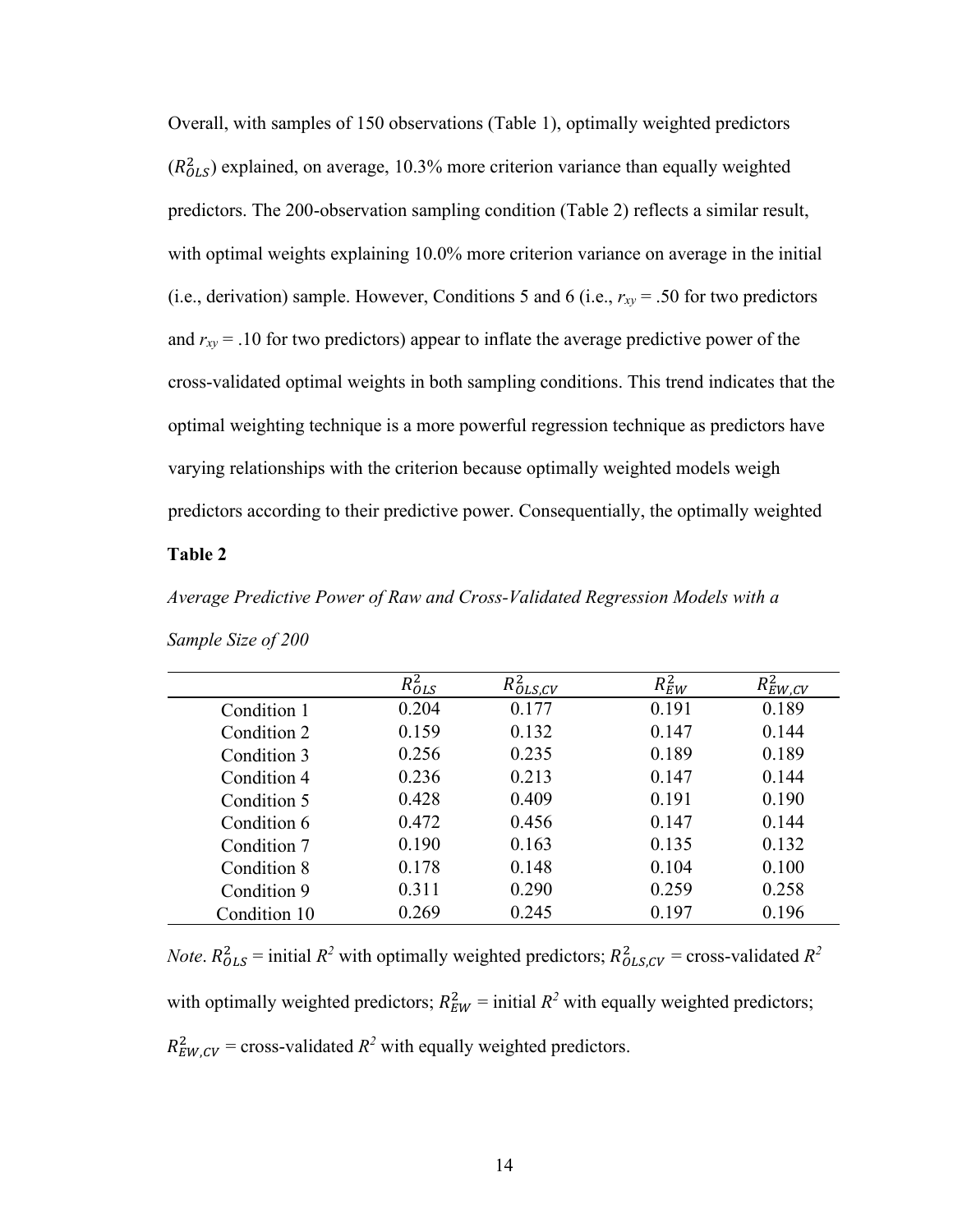predictor composite explained (on average across Condition 6) 32.7% more criterion variance than equally weighted predictors. Optimal weights continued to outperform the equal weighting technique after removing Conditions 5 and 6 from consideration, but by much lower margins (5.8% with samples of 150 and 5.4% with samples of 200).

#### **Predictive Power Upon Cross-Validation**

Results demonstrate that there was less shrinkage for equally weighted composites upon cross-validation. This result reflects past research (e.g., Dawes  $\&$ Corrigan, 1974). With 150 observations, the adjusted  $R^2$  for optimally weighted regression equations averaged losses of .032 (i.e., 3.2% less criterion variance), but the adjusted  $R^2$  for equal weights was only .004 (i.e., .4% less criterion variance). Furthermore, increasing the sample size supported past literature (e.g., Pedhazur, 1982; Trochim & Donnelly, 2008), which indicated that more observations would positively relate to predictive stability. With samples of 200 observations, the adjusted  $R^2$  for optimal weights decreased to .024, and the average loss in predictive ability for equally weighted predictors was only .002. However, shrinkage is only one component of addressing the advantages and disadvantages of optimally and equally weighted regression techniques. Researchers and practitioners are arguably more concerned with the final cross-validated predictive ability of their regression analysis.

Optimally weighted predictors explained more criterion variance in every crossvalidation sample except those in Conditions 1 and 2. The uniform predictor-criterion correlations of Conditions 1 and 2 distinguish them from the other study populations. According to the equation for partial correlation coefficients (Guion, 1998), predictors with the same validity and predictor intercorrelations will have partial correlation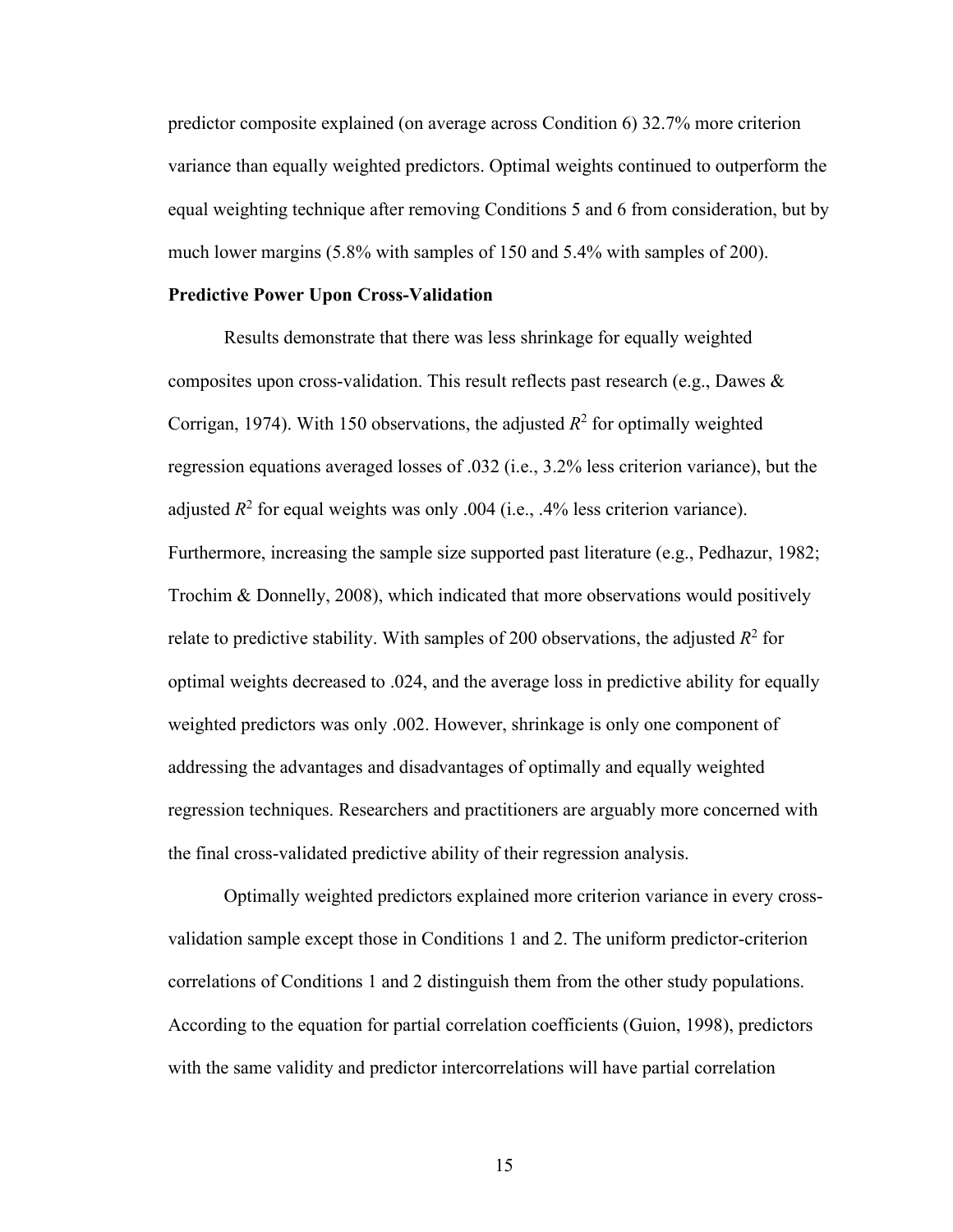coefficients of similar magnitude, so the optimally weighted regression actually operates analogously to the equally weighted technique. Therefore, the results of this study provide support for Hypothesis 2. Greater variability among bivariate predictor-criterion correlations is associated with greater cross-validated  $R<sup>2</sup>$  values for optimally weighted (versus equally weighted) predictor composites.

The evidence for Hypothesis 2 relegates Hypothesis 1 (i.e., optimal weights will have greater cross-validated  $R^2$  values than will equal weights when predictor intercorrelations are high) to secondary importance. Optimally weighted predictors outperformed equally weighted predictors in all but the same two conditions, regardless of predictor intercorrelation. However, certain data trends are interesting. In Conditions 1 and 2, equally weighted composites remained the superior technique regardless of predictor intercorrelations. Therefore, it appears that in the absence of variability in predictor-criterion correlations, equally weighted regression analyses may perform as well as optimally weighted regression analyses. However, in every other condition, increasing predictor intercorrelations resulted in optimal weights explaining greater criterion variance than equally weighted predictors. With predictor intercorrelations of .30, optimally weighted predictors explained 6.0% and 6.3% more criterion variance with samples of 150 and 200 observations, respectively. Increasing the predictor intercorrelation to .50 resulted in optimally weighted predictors explaining 8.9% and 9.3% more criterion variance with samples of 150 and 200 observations, respectively. In Condition 5 ( $N = 150$ ), optimally weighted regression procedures explained 21.7% more criterion variance than equally weighted predictors, and this predictive superiority increases by 9.2% in Condition 6 (i.e., 30.9% more criterion variance). In conclusion,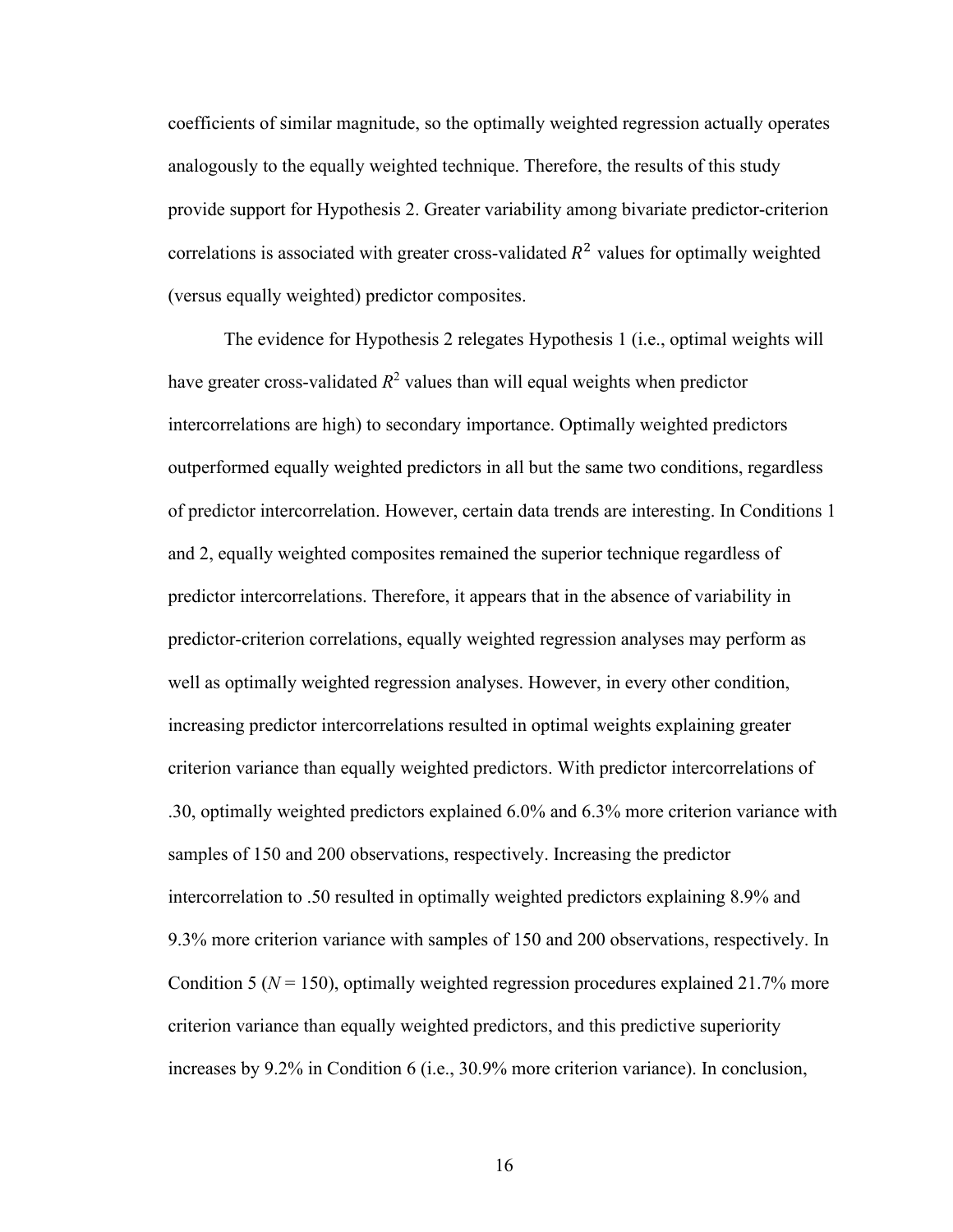there is support for Hypothesis 2. In general, optimal weights will have greater crossvalidated  $R^2$  values than will equal weights when predictor intercorrelations are high.

Finally, as with Hypothesis 1, the results for Hypothesis 3 failed to surpass those for Hypothesis 2 in importance; there were not any major changes between the two sampling conditions. The weighting technique that cross-validated best with a sample of 150 observations continued to perform best with 200 observations. However, one trend was apparent; there was less shrinkage for optimal weights when sample sizes were greater. With samples of 150 observations,  $R^2$  values decreased by 3.2% upon crossvalidation for optimal weights. However, with 200 observations, this loss in predictive power was only 2.4%. By comparison, equal weights were almost unaffected by sample size (the difference in average shrinkage was only .2%). Therefore, there is some supporting evidence for Hypothesis 3; optimal weights may achieve greater crossvalidated  $R^2$  values than will equal weights when sample sizes are large.

#### **Discussion**

My study has several important implications for researchers and practitioners. My results cast doubt on the accepted wisdom (e.g., Claudy, 1972; Dorans & Drasgow, 1978; Schmidt, 1971) that equally weighted predictors should be considered the default for regression analyses. In 16 of the 20 conditions examined, the cross-validated  $R^2$  values were greater for optimally weighted composites than for equally weighted composites. These results are most useful to those who may have otherwise ignored the potential value of optimally weighted regressions, instead preferring the advantages they associated with the equally weighted alternative. Critically, these individuals may be missing out on the incremental validity afforded by optimal weights when there is a large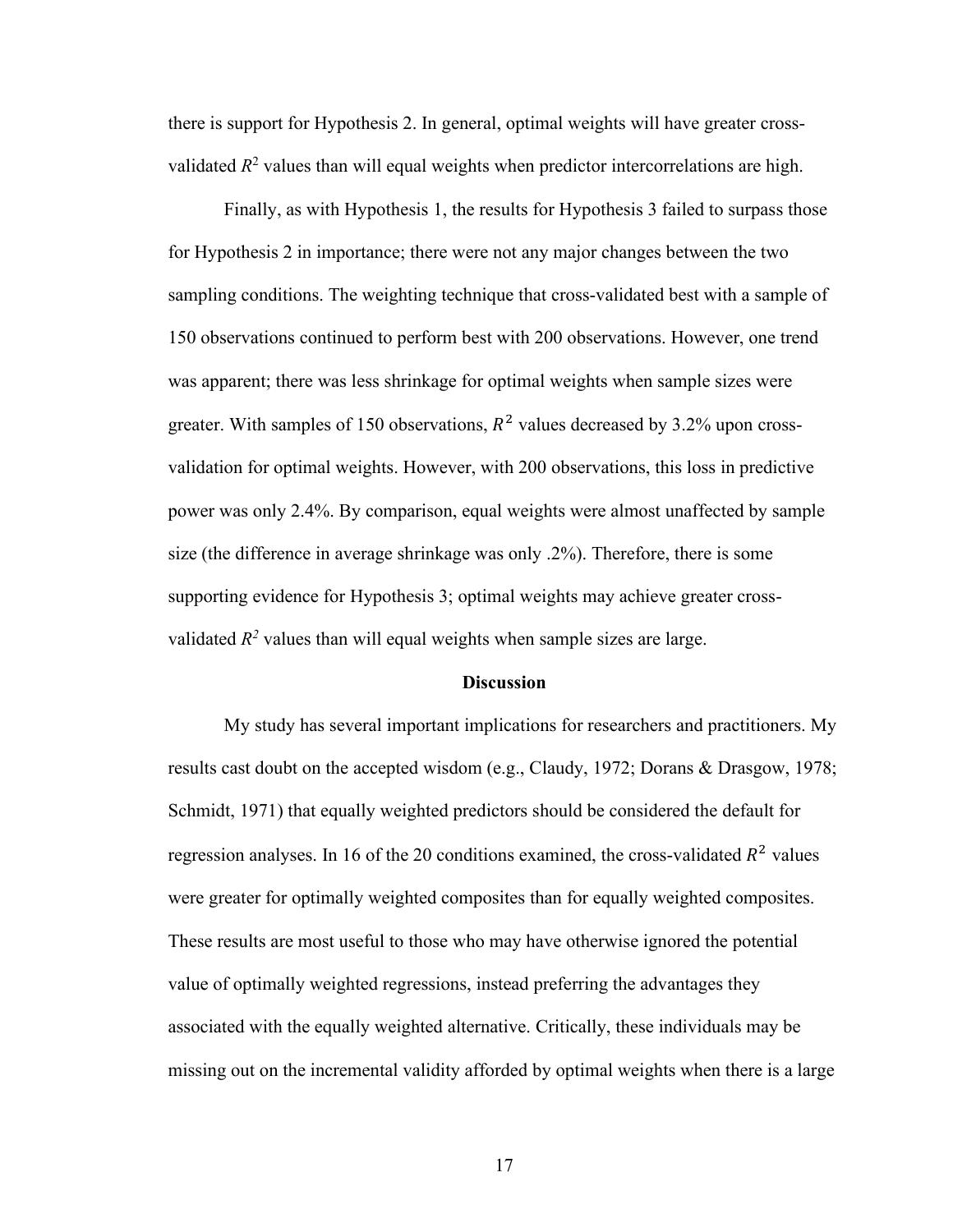degree of predictor-criterion variability. However, noting this variability is just one factor to consider prior to conducting one's regression analysis.

In addition to the variability in predictor-criterion relationships, it would be wise to account for the entire bivariate correlation matrix and sample size of a dataset. The results of this study indicate that when predictor-criterion correlation variability is nominal, then equally weighted composites should be preferred. However, as predictors inevitably correlate with one another, and when predictor-criterion correlations differ by non-trivial levels, then researchers should favor optimally weighted regression equations. Not only do equally weighted procedures fail to account for various predictor validities, but this technique will also fail to address increasing communalities among the predictors, therefore resulting in subpar cross-validation. Finally, given the size of the sampling conditions in my study, organizations that select many (i.e., 150 or more) applicants at one time (e.g., colleges or military services) should be wary of defaulting to an equally weighted regression. In these applications, the precision afforded by an optimally weighted regression may provide incremental validity for predicting performance (e.g., college GPA). However, there are many other situations that my study does not account for, so there is an impetus for future research.

#### **Directions for Future Research**

I concur with previous Monte Carlo studies (e.g., Raju, 1999), which direct future research to explore other factors that affect our studies. My study addressed three critical variables for researchers and practitioners: sample size, predictor-criterion relationships, and predictor intercorrelations. However, it only addresses a small fraction of the infinite possibilities that researchers and practitioners may face. Critically, I did not even attempt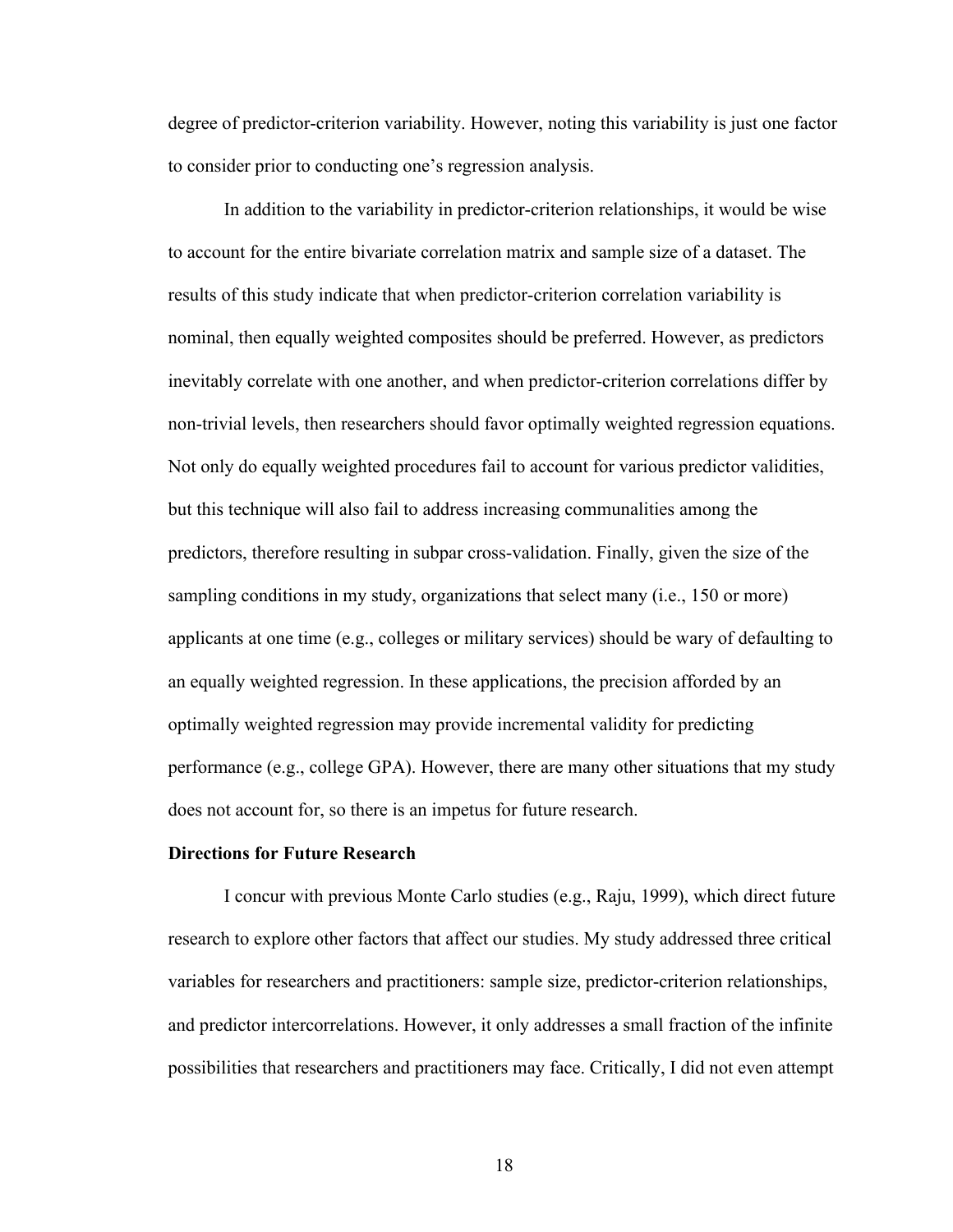to examine how varying numbers of predictors affected optimally and equally weighted regression models. Future research should address this factor. Furthermore, future research should study smaller variations in the predictor-criterion correlations to better understand when optimal weights are a more powerful regression technique, relative to equal weights.

The results of my study indicate that optimally weighted regression equations are more useful than was suggested by previous research. However, these results may not have been practical if it had not been for modern advancements in computing power. Furthermore, the results from this study would not be achievable for those who do not possess the technical skill to run Monte Carlo analyses. Therefore, my final suggestion for future research is for the design of a web-based tool that can simulate (just as my study did) any condition that a researcher or practitioner faces. I envision this product taking one of two forms. First, a database could be produced with enough datapoints to allow someone to extrapolate his or her data characteristics and determine the most appropriate regression weights. However, the second, more accurate option would be the development of a Cloud-based server that operates exactly as my study does to calculate the predictive power of optimal and equally weighted regression techniques. In either scenario, any researcher or practitioner could make the implications or policy decisions best suited to their study. Moreover, given the fact that regression analyses are not isolated to the I/O profession, this program could also become an important tool for many other professionals, promoting "science for a smarter workplace" (SIOP, n.d.).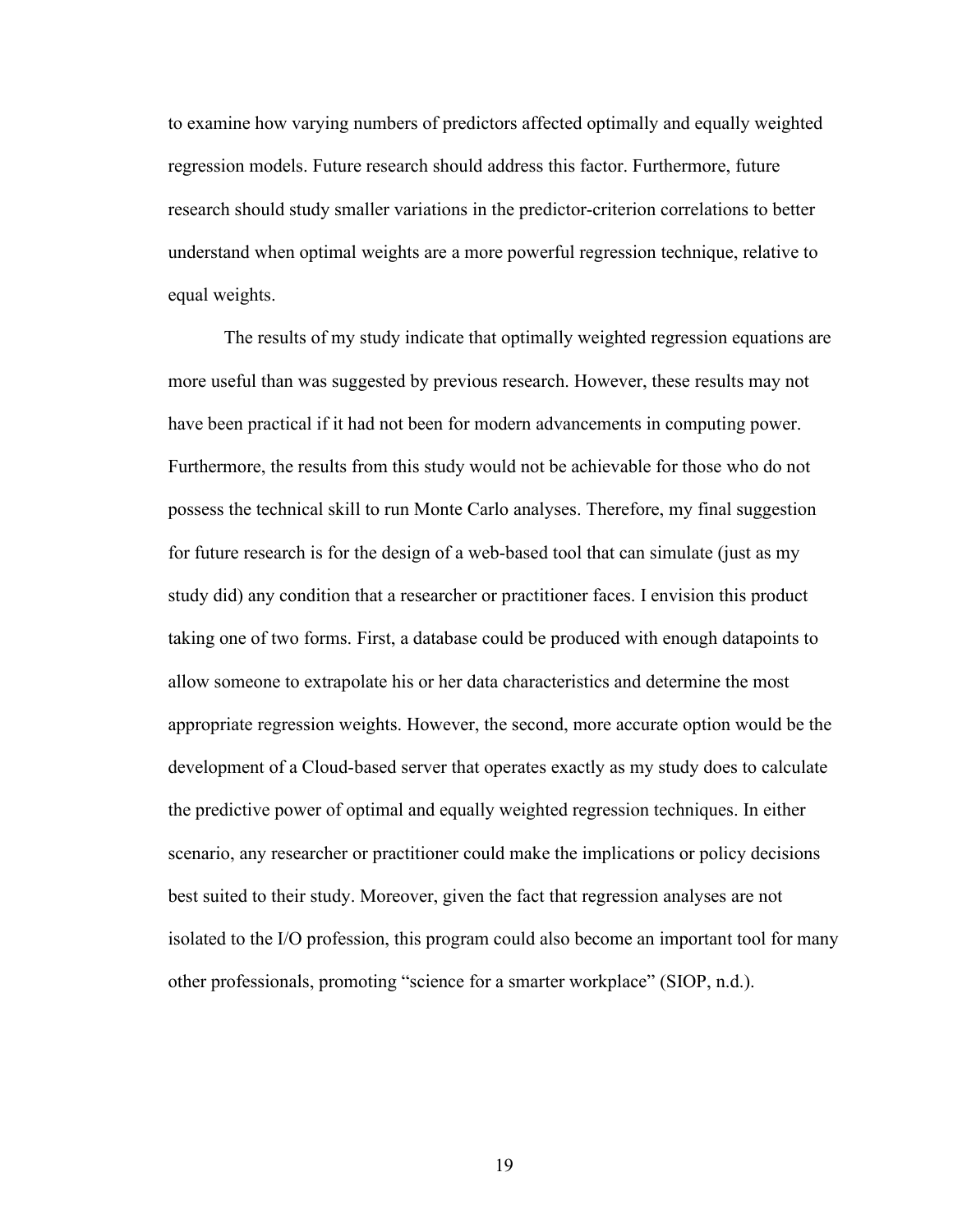#### **REFERENCES**

- American Psychological Association. (2018). Principles for the validation and use of personnel selection procedures (5th ed.). *American Psychological Association*. https://www.apa.org/ed/accreditation/about/policies/personnel-selectionprocedures.pdf
- Bekker, M. H. J., Croon, M. A., & Bressers, B. (2005). Childcare involvement, job characteristics, gender and work attitudes as predictors of emotional exhaustion and sickness absence. *Work & Stress*, *19*(3), 221-237. https://doiorg.libsrv.wku.edu/10.1080/02678370500286095
- Browne, M. W. (2000). Cross-validation methods. *Journal of Mathematical Psychology*, *44*, 108-132. https://doi.org/10.1006/jmps.1999.1279
- Cattin, P. (1980). Estimation of the predictive power of a regression model. *Journal of Applied Psychology*, *65*(4), 407-414. https://doi.org/10.1037/0021-9010.65.4.407
- Claudy, J. G. (1972). A comparison of five variable weighting procedures. *Educational and Psychological Measurement*, *32*(2), 311-322. https://doiorg.libsrv.wku.edu/10.1177/001316447203200208
- Dawes, R. M., & Corrigan, B. (1974). Linear models in decision making. *Psychological Bulletin*, *81*(2), 95-106. https://doi.org/10.1037/h0037613
- Dorans, N., & Drasgow, F. (1978). Alternative weighting schemes for linear prediction. *Organizational Behavior & Human Performance*, *21*(3), 316-345. https://doi-org.libsrv.wku.edu/10.1016/0030-5073(78)90057-0
- Guion, R. M. (1998). *Assessment, measurement, and prediction for personnel decisions*. Lawrence Erlbaum Associates.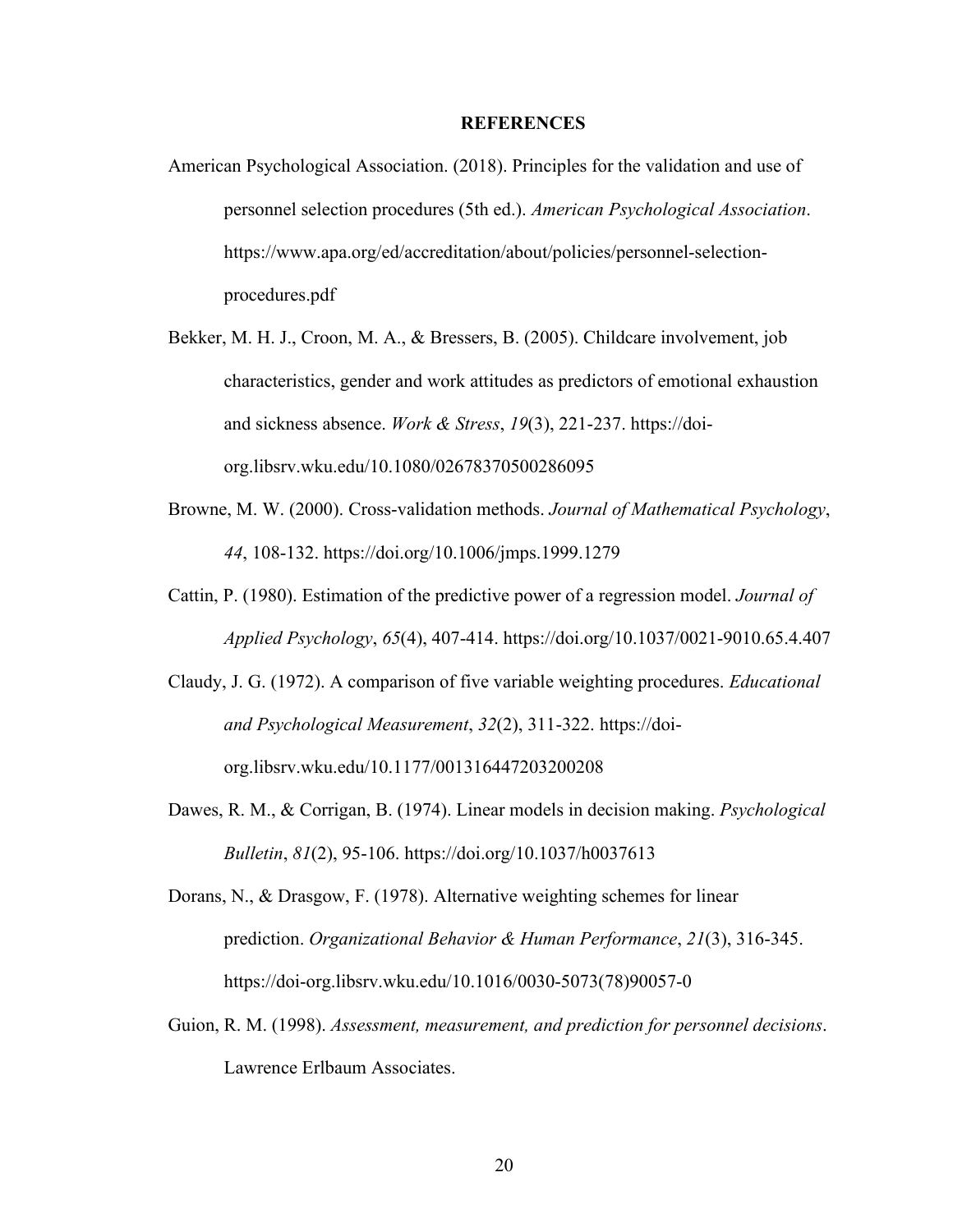- Herzberg, P. A. (1967). *The parameters of cross-validation* [ProQuest Information & Learning]. Dissertation Abstracts International.
- McAndrew, N. S., Schiffman, R., & Leske, J. (2019). Relationships among climate of care, nursing family care and family well-being in ICUs. *Nursing Ethics*, *26*(7–8), 2494–2510. https://doi.org/10.1177/0969733019826396
- Pedhazur, E. J. (1982). Elements of multiple regression analysis: Two independent variables. *Multiple regression in behavioral research: Explanation and prediction* (2nd ed.). Holt, Rinehart, Winston.
- Raju, N. S., Bilgic, R., Edwards, J. E., & Fleer, P. F. (1997). Methodology review: Estimation of population validity and cross-validity, and the use of equal weights in prediction. *Applied Psychological Measurement*, *21*(4), 291–305. https://doiorg.libsrv.wku.edu/10.1177/01466216970214001
- Raju, N. S., Bilgic, R., Edwards, J. E., & Fleer, P. F. (1999). Accuracy of Population Validity and Cross-Validity Estimation: An Empirical Comparison of Formula-Based, Traditional Empirical, and Equal Weights Procedures. *Applied Psychological Measurement*, *23*(2), 99–115. https://doi.org/10.1177/01466219922031220
- SAS (2020). SAS university edition [computer software]. SAS Institute Inc. https://www.sas.com/en\_us/software/university-edition.html
- Schmidt, F. L. (1971). The relative efficiency of regression and simple unit predictor weights in applied differential psychology. *Educational and Psychological Measurement*, *31*(3), 699–714. https://doi.org/10.1177/001316447103100310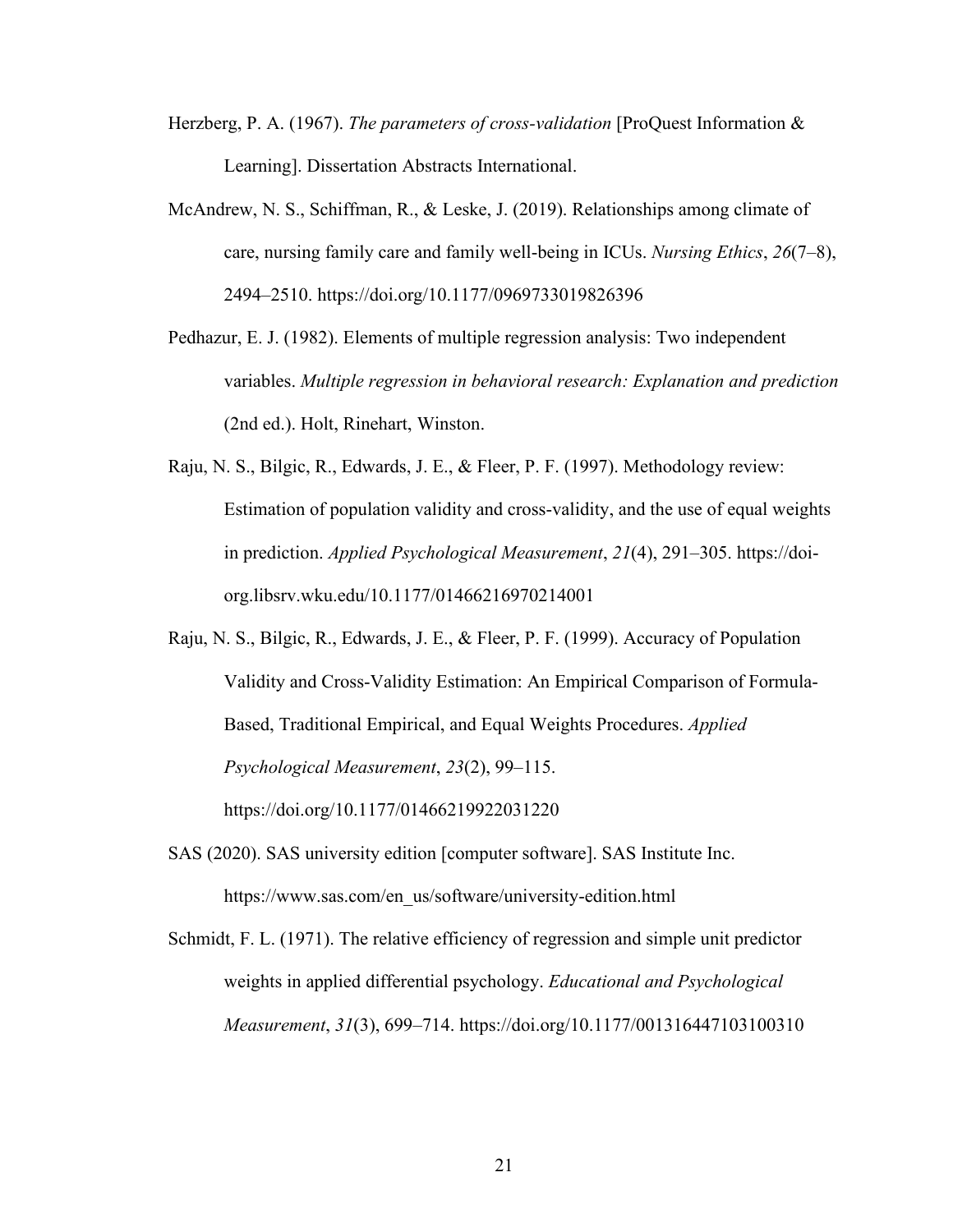- Society for Industrial and Organizational Psychology. (n.d.). *About the Society for Industrial and Organizational Psychology (SIOP)*. https://www.siop.org/About-SIOP
- Trochim, W. M. K. & Donnelly, J. P. (2008). *The research methods knowledge base* (3rd ed.). Atomic Dog.
- Wainer, H. (1976). Estimating coefficients in linear models: It don't make no nevermind. *Psychological Bulletin*, *83*(2), 213–217. https://doi.org/10.1037/0033- 2909.83.2.213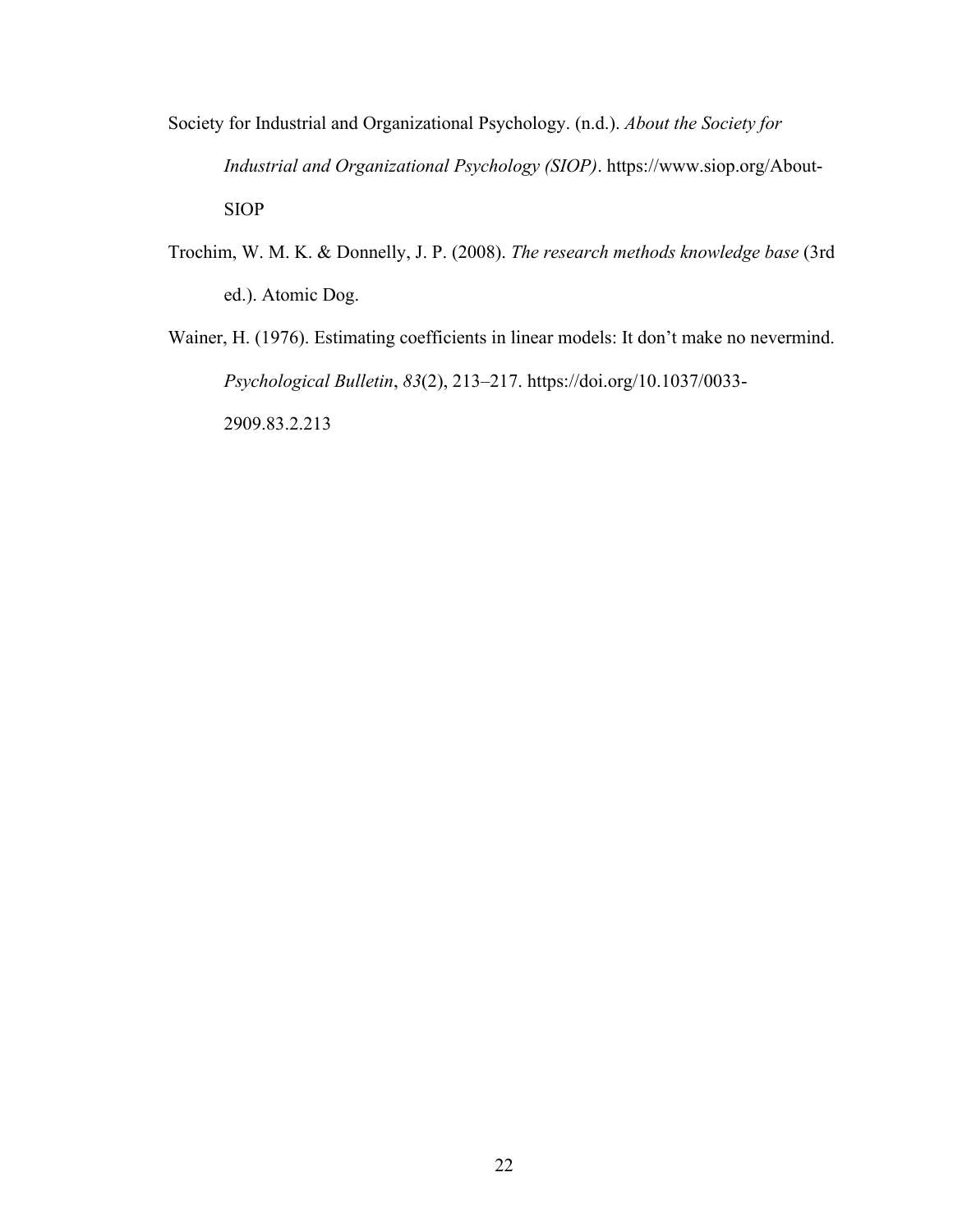# **APPENDIX A**

# Correlation Matrices for Each Study Population

### **Matrix 1**

*Moderate Predictor Validity, Moderate Predictor Intercorrelation* 

|                   | 1    | 2    | 3    | 4    | 5    |
|-------------------|------|------|------|------|------|
| 1. Y              | 1.00 |      |      |      |      |
| $2. X_1$          | .30  | 1.00 |      |      |      |
| $3. X_2$          | .30  | .30  | 1.00 |      |      |
| 4. $X_3$          | .30  | .30  | .30  | 1.00 |      |
| 5. X <sub>4</sub> | .30  | .30  | .30  | .30  | 1.00 |
|                   |      |      |      |      |      |

*Moderate Predictor Validity, High Predictor Intercorrelation* 

|                   |      | $\overline{2}$ | 3    | $\overline{4}$ | 5    |
|-------------------|------|----------------|------|----------------|------|
| 1. Y              | 1.00 |                |      |                |      |
| 2. $X_1$          | .30  | 1.00           |      |                |      |
| $3. X_2$          | .30  | .50            | 1.00 |                |      |
| 4. $X_3$          | .30  | .50            | .50  | 1.00           |      |
| 5. X <sub>4</sub> | .30  | .50            | .50  | .50            | 1.00 |
|                   |      |                |      |                |      |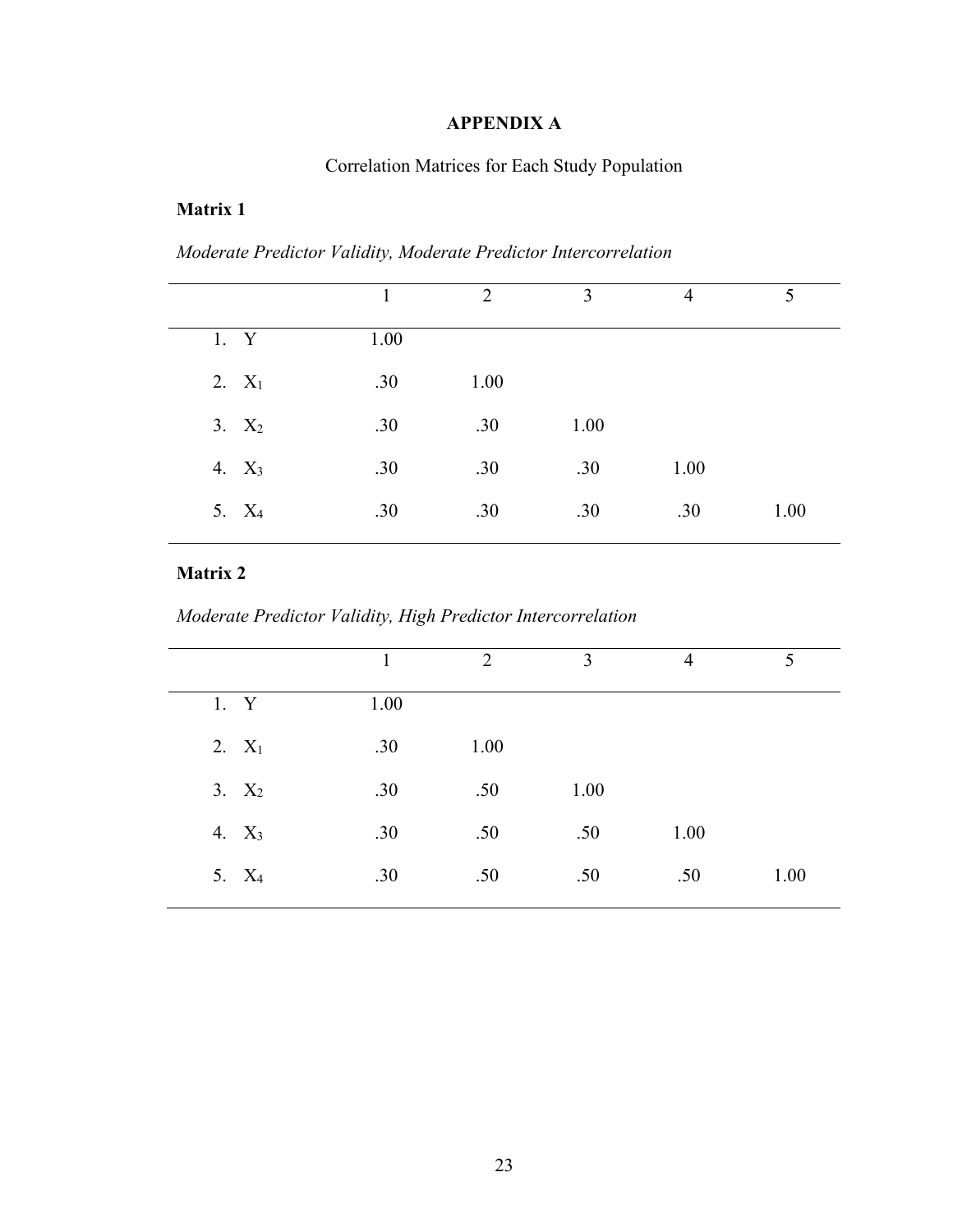|                   |      | $\overline{2}$ | 3    | $\overline{4}$ | 5    |
|-------------------|------|----------------|------|----------------|------|
| 1. Y              | 1.00 |                |      |                |      |
| $2. X_1$          | .20  | 1.00           |      |                |      |
| 3. $X_2$          | .20  | .30            | 1.00 |                |      |
| 4. $X_3$          | .40  | .30            | .30  | 1.00           |      |
| 5. X <sub>4</sub> | .40  | .30            | .30  | .30            | 1.00 |
|                   |      |                |      |                |      |

*Low/High Predictor Validity, Moderate Predictor Intercorrelation*

*Low/High Predictor Validity, High Predictor Intercorrelation*

|                   | 1    | 2    | 3    | $\overline{4}$ | 5    |
|-------------------|------|------|------|----------------|------|
|                   |      |      |      |                |      |
| 1. Y              | 1.00 |      |      |                |      |
| 2. $X_1$          | .20  | 1.00 |      |                |      |
| $3. X_2$          | .20  | .50  | 1.00 |                |      |
| 4. $X_3$          | .40  | .50  | .50  | 1.00           |      |
| 5. X <sub>4</sub> | .40  | .50  | .50  | .50            | 1.00 |
|                   |      |      |      |                |      |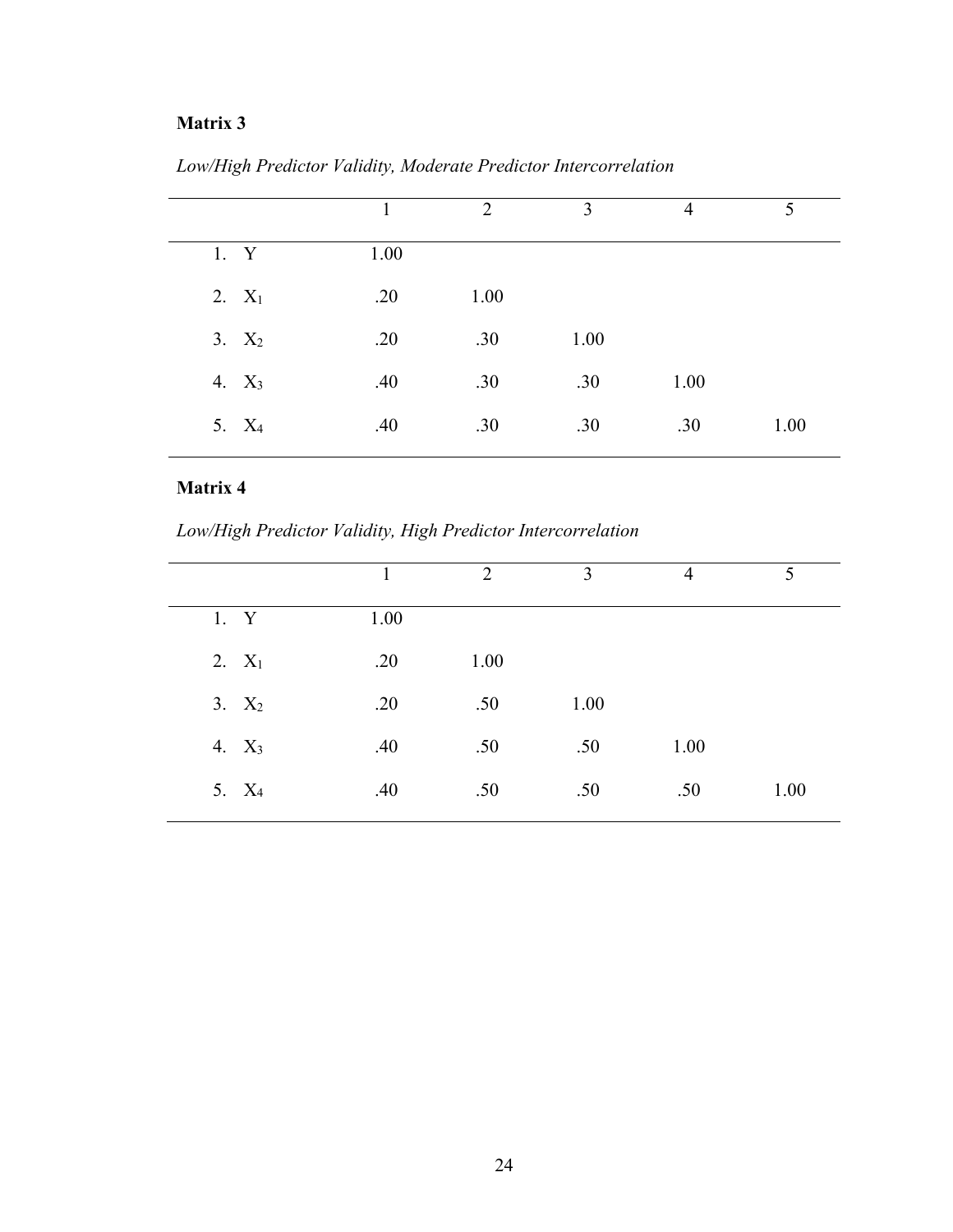|                   | 1    | 2    | 3    | $\overline{4}$ | 5    |
|-------------------|------|------|------|----------------|------|
| 1. Y              | 1.00 |      |      |                |      |
| $2. X_1$          | .10  | 1.00 |      |                |      |
| 3. $X_2$          | .10  | .30  | 1.00 |                |      |
| 4. $X_3$          | .50  | .30  | .30  | 1.00           |      |
| 5. X <sub>4</sub> | .50  | .30  | .30  | .30            | 1.00 |

*Very Low/High Predictor Validity, Moderate Predictor Intercorrelation*

*Very Low/High Predictor Validity, High Predictor Intercorrelation*

|                   | 1    | 2    | 3    | $\overline{4}$ | 5    |
|-------------------|------|------|------|----------------|------|
| 1. Y              | 1.00 |      |      |                |      |
| 2. $X_1$          | .10  | 1.00 |      |                |      |
| $3. X_2$          | .10  | .50  | 1.00 |                |      |
| 4. $X_3$          | .50  | .50  | .50  | 1.00           |      |
| 5. X <sub>4</sub> | .50  | .50  | .50  | .50            | 1.00 |
|                   |      |      |      |                |      |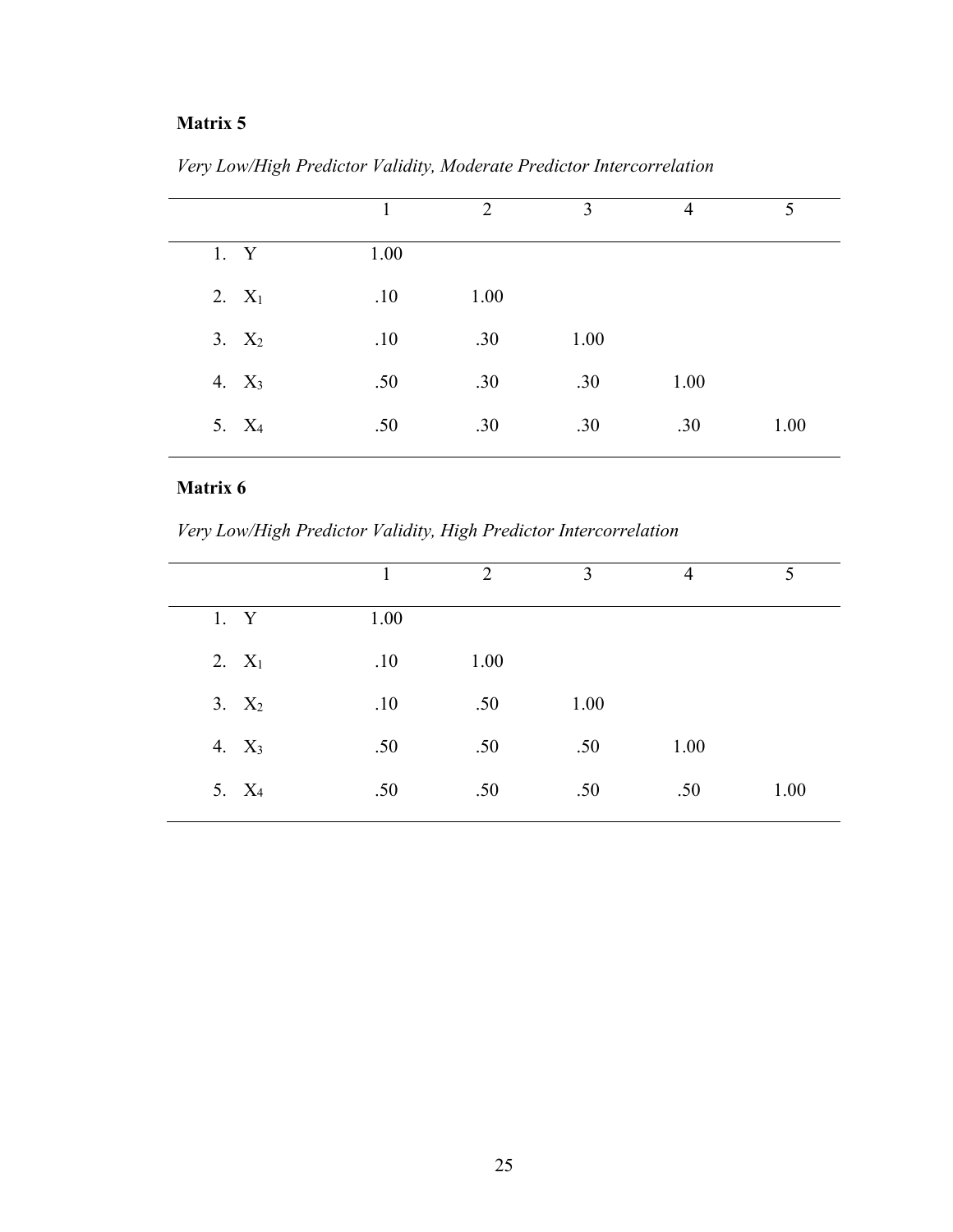|                   | 1    | 2    | 3    | $\overline{4}$ | 5    |
|-------------------|------|------|------|----------------|------|
| 1. Y              | 1.00 |      |      |                |      |
| 2. $X_1$          | .20  | 1.00 |      |                |      |
| 3. $X_2$          | .20  | .30  | 1.00 |                |      |
| 4. $X_3$          | .20  | .30  | .30  | 1.00           |      |
| 5. X <sub>4</sub> | .40  | .30  | .30  | .30            | 1.00 |

*3 Low/1 High Predictor Validity, Moderate Predictor Intercorrelation*

*3 Low/1 High Predictor Validity, High Predictor Intercorrelation*

|                   | 1    | 2    | 3    | $\overline{4}$ | 5    |
|-------------------|------|------|------|----------------|------|
| 1. Y              | 1.00 |      |      |                |      |
| 2. $X_1$          | .20  | 1.00 |      |                |      |
| $3. X_2$          | .20  | .50  | 1.00 |                |      |
| 4. $X_3$          | .20  | .50  | .50  | 1.00           |      |
| 5. X <sub>4</sub> | .40  | .50  | .50  | .50            | 1.00 |
|                   |      |      |      |                |      |